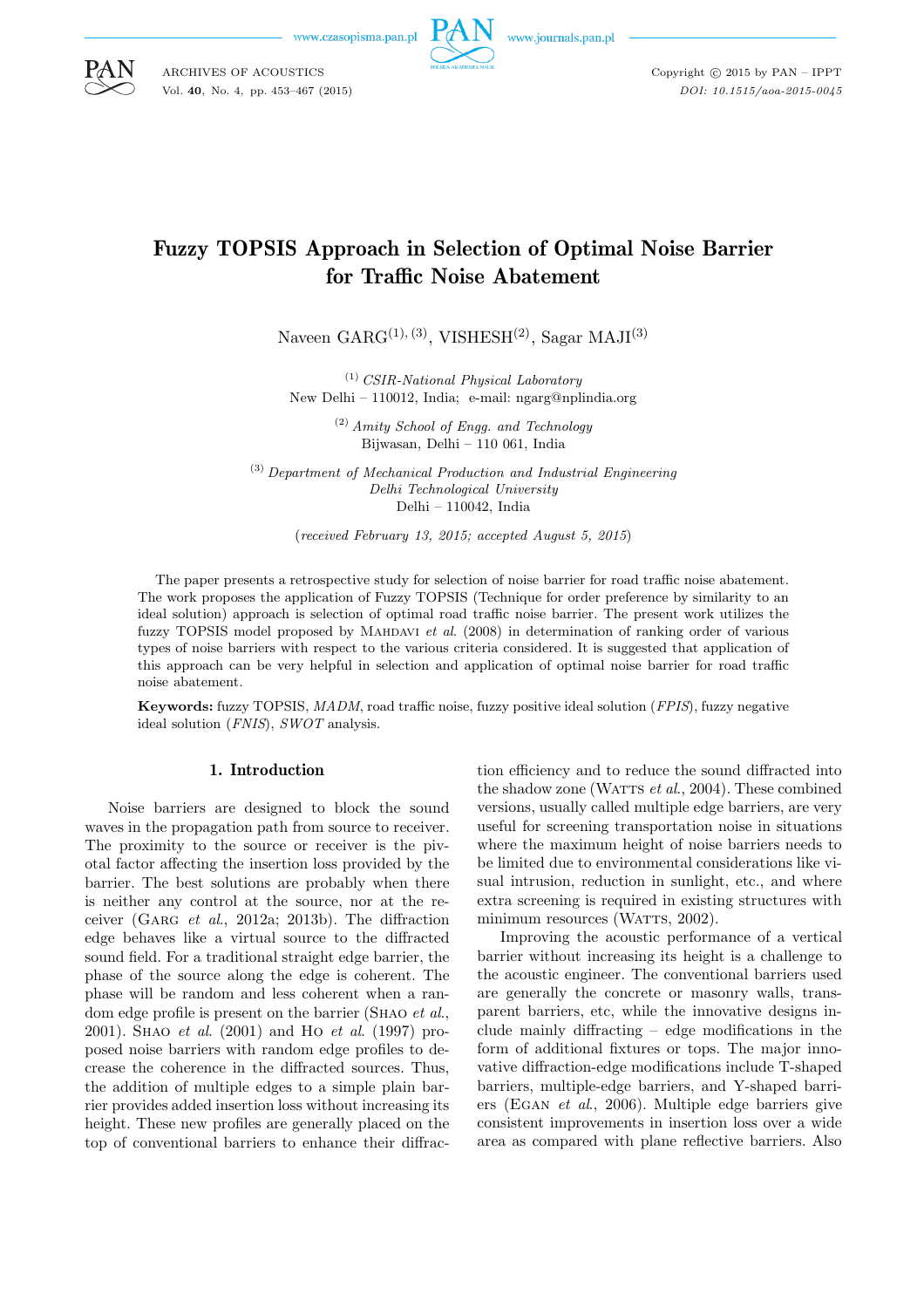the benefits from these profiles occur throughout the sound spectrum even at low frequencies. Many of these systems incorporate absorption surfaces, resonant cavities to produce soft surfaces, provisions to promote destructive interferences, etc.

A wide range of barrier systems have been identified in literature. These can be conveniently divided into two distinct groups, viz. a single barrier of different shapes and multiple-edge barriers. Single shape noise barriers include wedge-shaped barriers, berms of different kinds, T-shaped and Y-shaped barriers, and arrow-profiled barriers. Multiple-edge barriers consist of two distinct categories, viz. multiple-edge barriers with a single foundation and those comprised of several parallel barriers on the same side of the road (DAIGLE, 1999).

WATTS (2002) has classified barriers that may offer improved performance over simple plane barriers as i) absorptive barriers, ii) angled barriers, and iii) capped barriers. The absorptive barriers incorporate absorption elements on the traffic face that absorb a significant portion of the incident sound. The angled barriers have contoured surfaces angled to disperse the noise so as to prevent sound reflections into the shadow zone. The capped barriers have specially shaped top sections that reduce the sound power contribution from acoustic waves diffracted over the top (WATTS, 2002). The notable developments include parallel noise barriers (WATTS, 1996), inclined barriers (CHENG, NG, 2001), barriers with absorbent/soft/reactive surfaces (Fahy *et al*., 1995; Monazzam *et al*., 2010; 2011), diffusive noise barriers (CIANFRINI *et al.*, 2007), wedge shaped noise barriers (Ouis *et al*., 2003), multiple-edge noise barriers (Crombie *et al*., 1995), T-shaped noise barriers (Baulac *et al*., 2008), and other novel barrier profiles (May *et al*., 1980) etc. The above studies generally include experimental, theoretical, and numerical analyses with an objective of predicting the barrier insertion loss in laboratory and free field conditions.

The addition of a horizontal cap to a conventional barrier thus creating a T-profile has been discussed in various studies and in most conditions; it has been observed that Y- and arrow profiles perform less efficiently than the T-profile barrier (HOTHERSALL *et al.*, 1991). Design considerations for erection of noise barriers of optimum dimensions providing a high insertion loss are essential and depend upon site and situation. Barrier thickness is insignificant, but diffraction over the top edge of a barrier is affected by its cross section. Transparent barriers, tilted, dispersive barriers, and multiple edge design barriers prove to be fruitful options for road traffic noise abatement. The use of sound absorbing materials can definitely improve the performance of both single and parallel noise barriers. The Transport Research Laboratory, UK (WATTS, 1996) studies on full scale models had shown that the screening performance of a single barrier of 2 m height

on the near side of a carriageway is reduced by  $4 \text{ dB}(A)$ when a reflective barrier of a similar height is erected at the edge of the farside carriageway. Both sound absorptive and tilted barriers were found to be effective in reducing the degradation in single barrier performance. Placing absorptive materials on a single barrier helps to reduce the diffracted sound into the shadow zone and minimize the reverberant build up of noise between source and receiver. The barrier material must be more absorptive at frequencies that are significant in the source spectrum characteristics to be effective in noise abatement. The traffic noise barriers should absorb strongly over a wide range of frequencies between 250 Hz to 5 kHz. Superior modular sound absorbers developed by Fahy *et al.* (1995) can be either incorporated into a basic construction or quickly retrofitted into existing reflective barriers (Fahy *et al*., 1995). Full scale tests were conducted by WATTS and MORGAN (1996) to compare the efficiency of T-shape, multiple edges barriers, and double barriers. An improvement of 1 to 3 dB over simple plane reflective barriers of identical height was found. In a scale-model study involving thin, wide, T-shaped, cylindrically topped, corrugated, inclined, Y-shaped, arrow-profiled, etc., noise barriers and three highway situations, viz. a single barrier with a protected receiver, a single barrier with the receiver on the opposite side of the highway, and parallel barriers, one on each side of the highway, May and Osman (1980) had observed a higher noise reduction for T-profile (wide top) barriers and T-shape with absorptive top with cap widths of 0.6 m or more and of small cap thickness. Noise measurements with a 4 m highway noise barrier with a horizontal cap of 0.75 m (T-profile) in Toronto produced a noise reduction of 1–1.5 dB greater than that obtained for the same barrier without the cap (May, Osman, 1980). In a review of the barrier studies involving T-, Y-, and arrow profile noise barriers, numerical modelling and boundary element approach, HOTHERSALL *et al.*(1991) had concluded that for barriers with reflecting surfaces, the changes in insertion losses for various profiles can be described by using the concept of path difference. Further the introduction of absorptive upper surfaces produces a significant increase in insertion loss. The experimental results of the performance of barriers having different shapes and surface conditions under well controlled environment showed that a soft 3 m high T-shaped barrier provided the same performance as a 10 m high plain barrier (Ishizuka, 2004). Fujiwara *et al.* (1998) described the results of BEM modelling of a T-shaped barrier with a soft upper surface. A uniform level of wells in the upper surface of a T-shaped barriers produce insertion loss values equal to those of a soft surface over a significant range of frequencies.

A design morphology (Fig. 1) has been formulated from an exhaustive literature survey for sound barriers (Guidelines on design of noise barriers, Environmental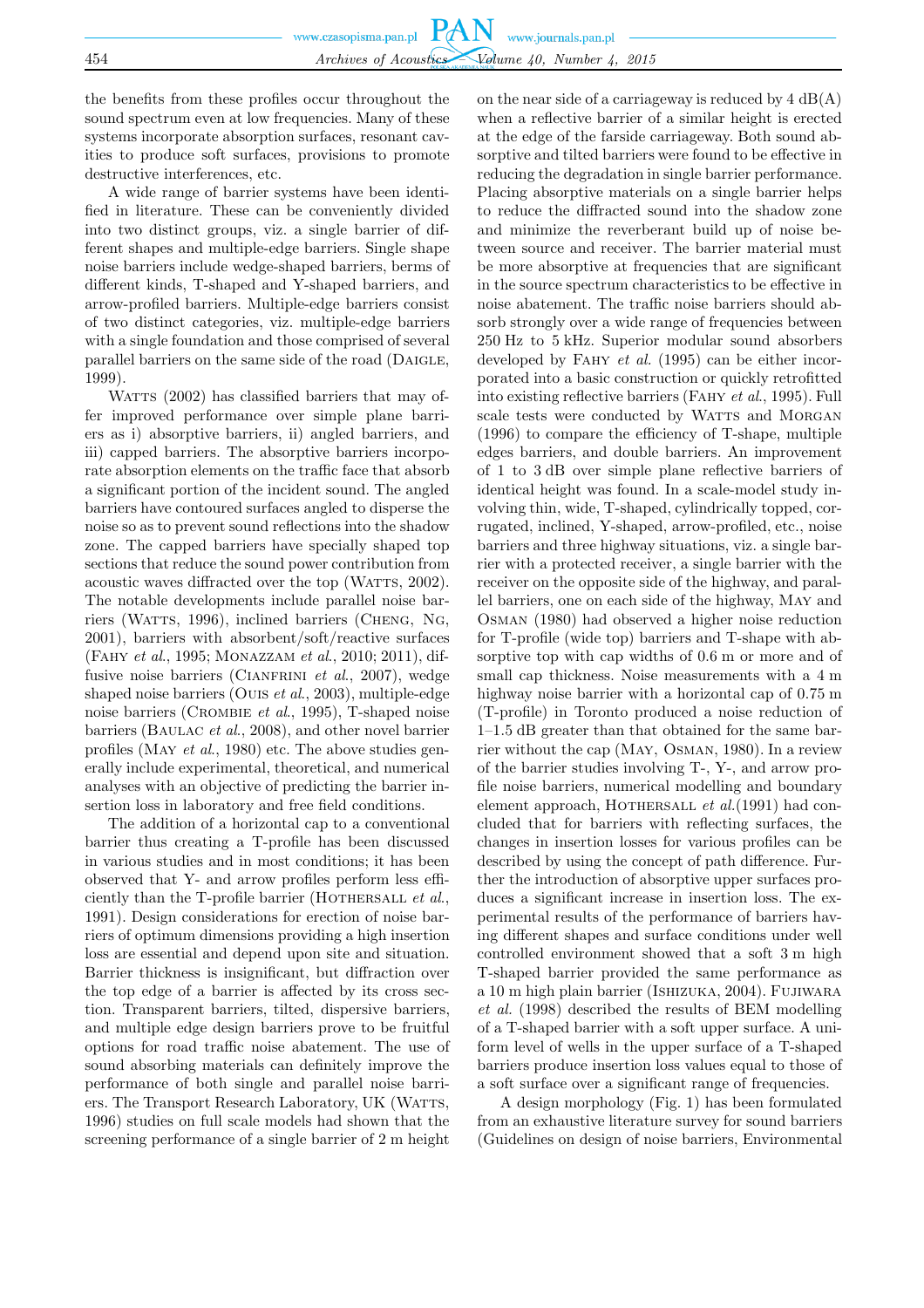*N. Garg, Vishesh, S. Maji – Fuzzy TOPSIS approach in selection of optimal noise barrier. . .* 455

www.czasopisma.pan.pl

PAN



Fig. 1. Design morphology for noise barriers (GARG *et al.*, 2012).

Protection Department, Govt of Hongkong, 2003; Federal Highway Administration Manual). The selection of a suitable barrier compatible for a particular road network depends upon acoustic attenuation (insertion loss); economical, structural, and aesthetic constraints, compatibility with environment, installation, maintenance and safety aspects, structural integrity, corrosion resistance, and factors like ventilation, lighting, drainage, vandalism, etc.

It is thus imperative for the town planners to consider all these criteria before finally selecting and installing the noise barrier for a particular site for noise abatement. There is no simple solution to such a problem wherein amongst the variable alternatives one has to find the optimal strategy considering the various benefit criteria. TOPSIS (Technique for Order Preference by Similarity to Ideal Solution) developed by Hwang and Yoon (1981) is one such probable solution to this problem. The present work illustrates a case study of application of the TOPSIS approach in selection of the optimal noise barrier for road traffic noise abatement using a fuzzy database of linguistic

variables assigned by three experienced decision makers. Arizona Department of Transportation (ADOT) study (WATSON, 2006) on scoring the barrier options recommends the T-top design with absorptive materials over the conventional barrier of concrete or masonry construction. The present work extends these investigations inculcating the TOPSIS approach for formulating a Decision Matrix and finding the Best Practicable and Economical (BPEO) barrier option. It is envisaged that application of this approach can be instrumental in solving this problem with minimum numerical complexities and in minimum time.

## 2. Methodology and application

# *2.1. TOPSIS method*

Amongst the various methods available for solution of Multiple Criteria Decision Making (MCDM) problems (Velasquez *et al.* 2013), the Technique for order preference by similarity to an ideal solution (TOPSIS) approach is one of the most widely used. Hwang and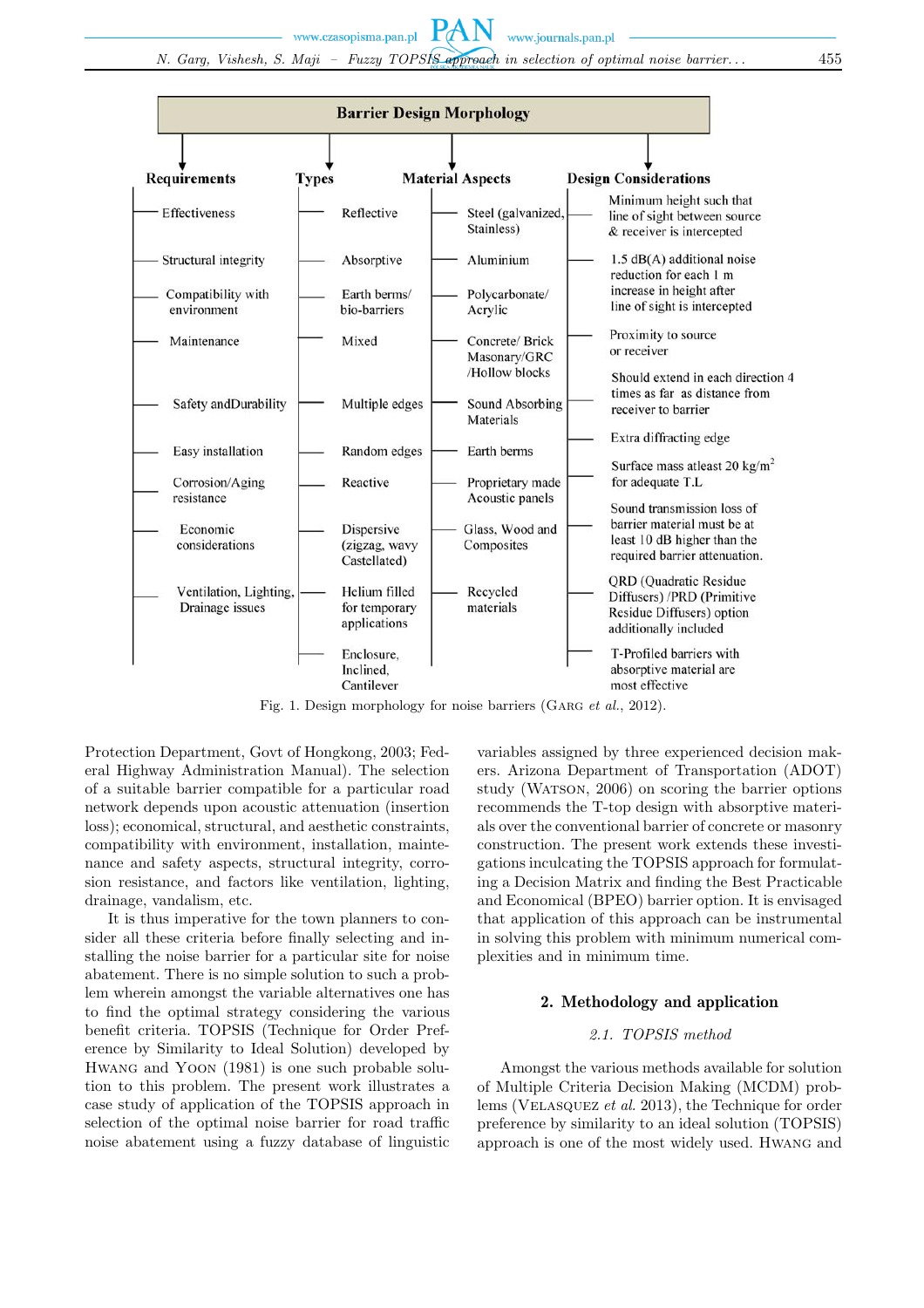|     | www.czasopisma.pan.pl $PAN$ www.journals.pan.pl |
|-----|-------------------------------------------------|
|     |                                                 |
| 456 | Archives of Acoustics Volume 40, Number 4, 2015 |

Yoon (1981) originally proposed TOPSIS to help select the best alternative with a finite number of criteria. The standard TOPSIS method attempts to choose alternatives that simultaneously have the shortest distance from the positive ideal solution and the farthest distance from the negative-ideal solution. The positive ideal solution maximizes the benefit criteria and minimizes the cost criteria, whereas the negative ideal solution maximizes the cost criteria and minimizes the benefit criteria (Behzadian *et al*., 2012). Behzadian *et al*. (2012) conducts a comprehensive literature review of applications of TOPSIS approach in various streams of science and engineering. They suggest a framework for future attempts in this area for academic researchers and practitioners. The advantages of TOPSIS include simple, rational, and comprehensible concept, good computational efficiency, ability to measure the relative performance for each alternative in a simple mathematical form (Yeh, 2002; Hung *et al*., 2009). The motivation is that the fuzzy TOPSIS method can take advantage of normalizing and defuzzifying fuzzy data collected from multiresponse quality problems and can utilize fuzzy entropy measures to provide objective weights for each criterion (Ribeiro, 1996). The positive ideal solution is the one with the maximal benefit and minimal cost values among all possible alternatives. The negative ideal solution is the one with the minimal benefit and maximal cost values. The positive and negative ideal solutions can be found by way of weighting the normalized decision matrix. A relative closeness is computed and used for ranking of all possible alternatives by the measure of Euclidean distance from positive and negative ideal solution. The importance weights of various criteria and ratings of alternatives with regard to criteria are considered as linguistic variables. These variables are transformed into triangular fuzzy numbers. Final values of fuzzy numbers that contribute a fuzzy decision matrix and fuzzy weight vector are calculated as means of values assessed by the members of decision group. Normalization of decision matrix is performed and the fuzzy positive ideal solution (*FPIS*) and fuzzy negative ideal solution (*FNIS*) are determined. The distances of each alternative to *FPIS* and *FNIS* are calculated and corresponding closeness coefficient of each alternative to these solutions is evaluated. Thus, the alternatives are ranked based on the closeness coefficient (Prascevic, 2013). The lower value of the closeness coefficient indicates that an alternative is close to *FPIS* and farthest from *FNIS* simultaneously (MAHDAVI *et al.*, 2008). Thus, the alternatives are ranked according to the closeness coefficient in the ascending order. The procedure of application is relatively simple and easy to understand and apply, and as such it finds application in solving decision making problems in various fields. The merits of the integrated fuzzy TOPSIS is that not only the subjective and objective criteria are simultaneously

considered in the real life, but also it releases the limitations of crisp values and facilitates its implementation as a computer based decision support system for ranking the alternatives in a fuzzy environment (Ding, 2011). It is imperative to integrate fuzzy data in conjunction with linguistic variables for solution of such problems wherein the best alternative is to be selected with respect to various criteria under consideration.

## *2.2. TOPSIS methodology*

Three experienced acousticians are chosen as decision makers for giving their inputs in terms of linguistic variables described in Tables 1 and 2 for ratings and importance weights of each criterion. Either actual values of the requirements against the various barrier alternatives or the use of linguistic variables correlated with fuzzy numbers to identify the ratings and weights could be the input in the decision making (Shahanaghi *et al*., 1999). It may be noted that the weight of a criterion is an important aspect and some authors suggest using the Analytical Hierarchical Process (AHP) or other techniques to obtain the weights, as in the study of Shih *et al*. (2001; 2007) and Olson *et al*. (2004). However, in the present study, the topic of weight elicitation is not considered, as it is assumed that the weights of attributes or criteria are judiciously decided by the expert decision makers, D1, D2, and D3. The Strengths, Weaknesses, Opportunities, and Threats (*SWOT*) analysis is conducted for each of these alternatives (Table 3) for identifying

Table 1. Linguistic variables for the importance weight of each criterion (Mahdavi *et al.*, 2008).

| S. No.         | Weight           | Linguistic variables |
|----------------|------------------|----------------------|
| 1              | Very Low (VL)    | (0; 0; 0.1)          |
| $\overline{2}$ | Low $(L)$        | (0; 0.1; 0.3)        |
| 3              | Medium Low (ML)  | (0.1; 0.3; 0.5)      |
| 4              | Median(M)        | (0.3; 0.5; 0.7)      |
| 5              | Medium High (MH) | (0.5; 0.7; 0.9)      |
| 6              | High(H)          | (0.7; 0.9; 1.0)      |
|                | Very High (VH)   | (0.9; 1.0; 1.0)      |

Table 2. Linguistic variables for the ratings (MAHDAVI *et al.*, 2008).

| S. No.         | Ratings          | Linguistic variables |
|----------------|------------------|----------------------|
|                | Very Poor $(VP)$ | (0; 0; 1)            |
| $\overline{2}$ | Poor $(P)$       | (0; 1; 3)            |
| 3              | Medium Poor (MP) | (1; 3; 5)            |
| 4              | Fair $(F)$       | (3; 5; 7)            |
| 5              | Medium Good (MG) | (5; 7; 9)            |
| 6              | Good(G)          | (7; 9; 10)           |
| 7              | Very Good (VG)   | (9; 10; 10)          |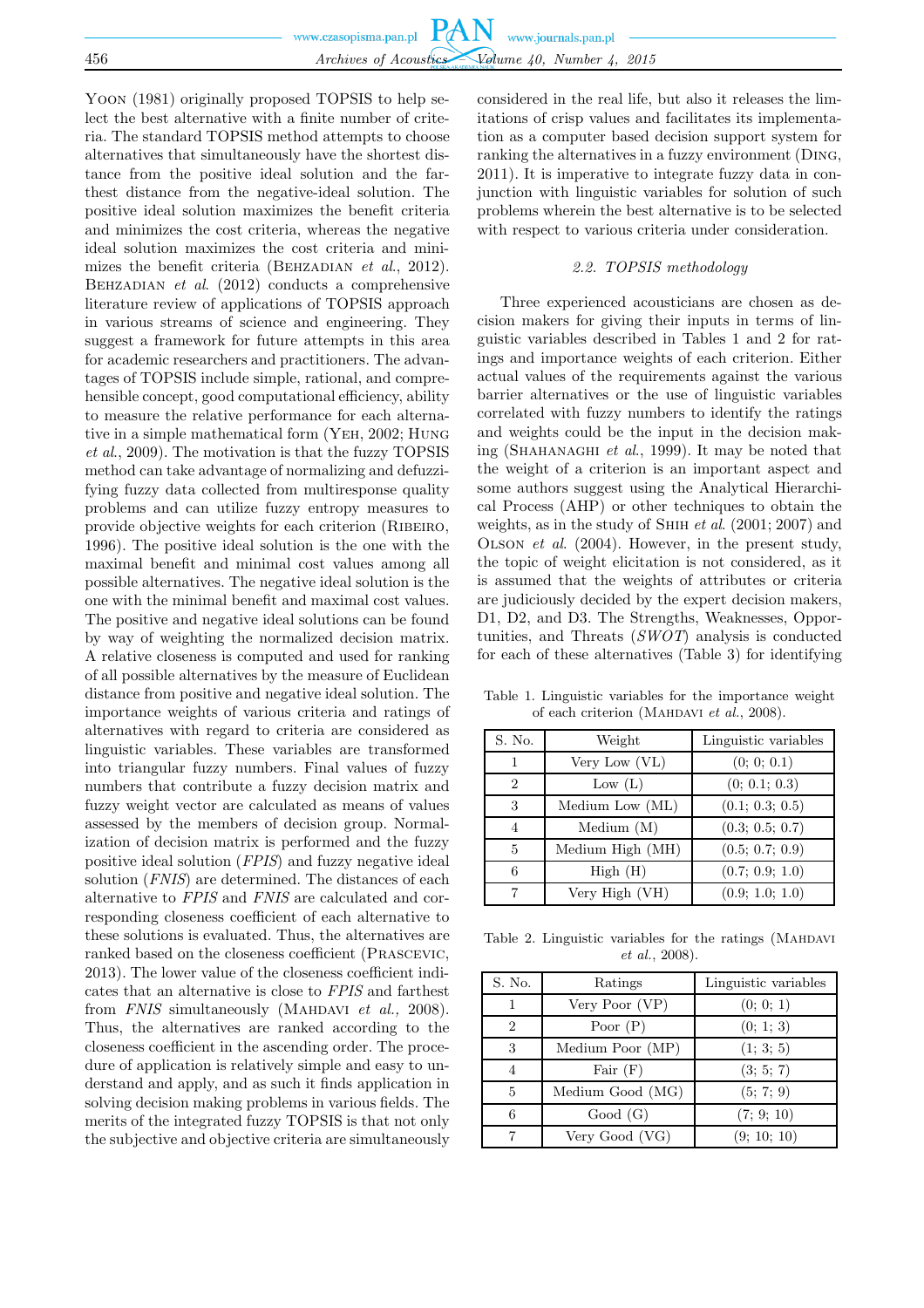*N. Garg, Vishesh, S. Maji – Fuzzy TOPSIS approach in selection of optimal noise barrier. . .* 457

PAN

| Barrier Type                                                             | Strengths                                                                                                   | Weaknesses                                                                                                                          | Opportunities                                                                                                                            | Threats                                                                                                                                                                      |
|--------------------------------------------------------------------------|-------------------------------------------------------------------------------------------------------------|-------------------------------------------------------------------------------------------------------------------------------------|------------------------------------------------------------------------------------------------------------------------------------------|------------------------------------------------------------------------------------------------------------------------------------------------------------------------------|
| T-Top barrier with ab-<br>sorptive top                                   | High insertion loss,<br>reduced barrier height<br>by 1 m on average                                         | Maintenance costs asso-<br>ciated with absorptive<br>material                                                                       | Instrumental for<br>specific source<br>screening                                                                                         | Debris<br>collection,<br>drainage<br>issues.<br>vulnerable to<br>ac-<br>cretion of particles<br>thrown by traffic<br>and of water and<br>ice due to natural<br>precipitation |
| Y-Top/Half Y with ab-<br>sorptive top                                    | High insertion loss                                                                                         | Wind loading, mainte-<br>nance issue                                                                                                | Instrumental for<br>specific source<br>screening                                                                                         | Debris<br>collection,<br>drainage issues                                                                                                                                     |
| Jagged top                                                               | Fair insertion loss, high<br>frequency mitigation                                                           | $\equiv$                                                                                                                            | Traffic noise abate-<br>ment                                                                                                             | Structural integrity                                                                                                                                                         |
| Mushroom Top/Multi-<br>ple-edge<br>top<br>treat-<br>ment/Cylindrical top | High insertion loss                                                                                         | Structural integrity,<br>debris associated with<br>use of absorptive mate-<br>rial                                                  | Traffic noise abate-<br>ment.<br>specific source noise<br>screening                                                                      | Wind loading issue,<br>degradation<br>and<br>maintenance<br>asso-<br>ciated                                                                                                  |
| Transparent Barrier                                                      | Fair insertion loss and<br>economical solution                                                              | Noise reflecting<br>surface may add up<br>to cause a reverberant<br>noise field                                                     | Traffic noise abate-<br>ment,<br>specific source noise<br>screening                                                                      | Vandalism                                                                                                                                                                    |
| Concrete Barrier/Hol-<br>low Concrete blocks                             | High insertion loss,<br>minimal maintenance,<br>structural inte-<br>high<br>grity, minimal mainte-<br>nance | High costs and installa-<br>tion time                                                                                               | Hollow blocks for<br>low frequency noise<br>control, absorptive<br>GRC barriers                                                          | High costs of erec-<br>tion of barrier                                                                                                                                       |
| Reflective Barrier                                                       | Fair insertion loss                                                                                         | Noise reflecting surface<br>may add up to cause a<br>reverberant noise field                                                        | Traffic noise abate-<br>ment                                                                                                             | Reflective<br>surface<br>needs regular main-<br>tenance and 'glare<br>effects' associated                                                                                    |
| Metal/composite/<br>Polycarbonate<br>Sheets/sintered<br>metals/Plastics  | Metals, e.g. aluminium<br>with high strength to<br>width ratio                                              | Non transparent materi-<br>als, e.g. steel, aluminium<br>require greater efforts<br>in surface treatment to<br>soften visual impact | Perforated<br>metal<br>in<br>sheeting<br>con-<br>junction with<br>an<br>absorptive material<br>is good for low fre-<br>quency mitigation | Can produce glare<br>effects at certain in-<br>cident angles                                                                                                                 |
| Phase reversal<br>type<br>barriers/Reactive<br>surface barriers          | Low frequency noise<br>control                                                                              | Technical complications,<br>practical<br>difficult<br>for<br>traffic noise reduction                                                | Specific source<br>noise mitigation                                                                                                      | High costs and tech-<br>nical complications                                                                                                                                  |
| Active noise<br>control<br>barriers                                      | Low frequency noise<br>control                                                                              | Technical complications,<br>difficult<br>practical<br>for<br>moving noise sources                                                   | Specific source<br>noise mitigation                                                                                                      | High costs and tech-<br>nical complications                                                                                                                                  |

| Table 3. SWOT analysis of various available noise barrier options available. |  |  |  |  |  |
|------------------------------------------------------------------------------|--|--|--|--|--|
|                                                                              |  |  |  |  |  |

the advantages and limitations associated with each of them. It may be noted here that the reactive surface barriers and active noise control barriers discussed in the *SWOT* analysis are not considered as alternatives in the present problem due to their practical limitations and high costs of installation and fabrication.

The application of the fuzzy TOPSIS method as proposed by Mahdavi *et al*. (2008) is as follows:

**Step 1**: Choose the linguistic variables for the weight of the criteria. For the given problem, the decision makers use the linguistic weighting variables to assess the importance of the criteria as shown in Table 4.

**Step 2**: Choose the linguistic ratings for alternatives with respect to criteria. For the given problem, the decision makers use the linguistic rating variables to evaluate the rating of alternatives with respect to each criterion as shown in Table 5.

**Step 3**: Convert the linguistic ratings  $(x_{ij}, i = 1,$  $2, \ldots, m; j = 1, 2, \ldots, n$  for alternatives with respect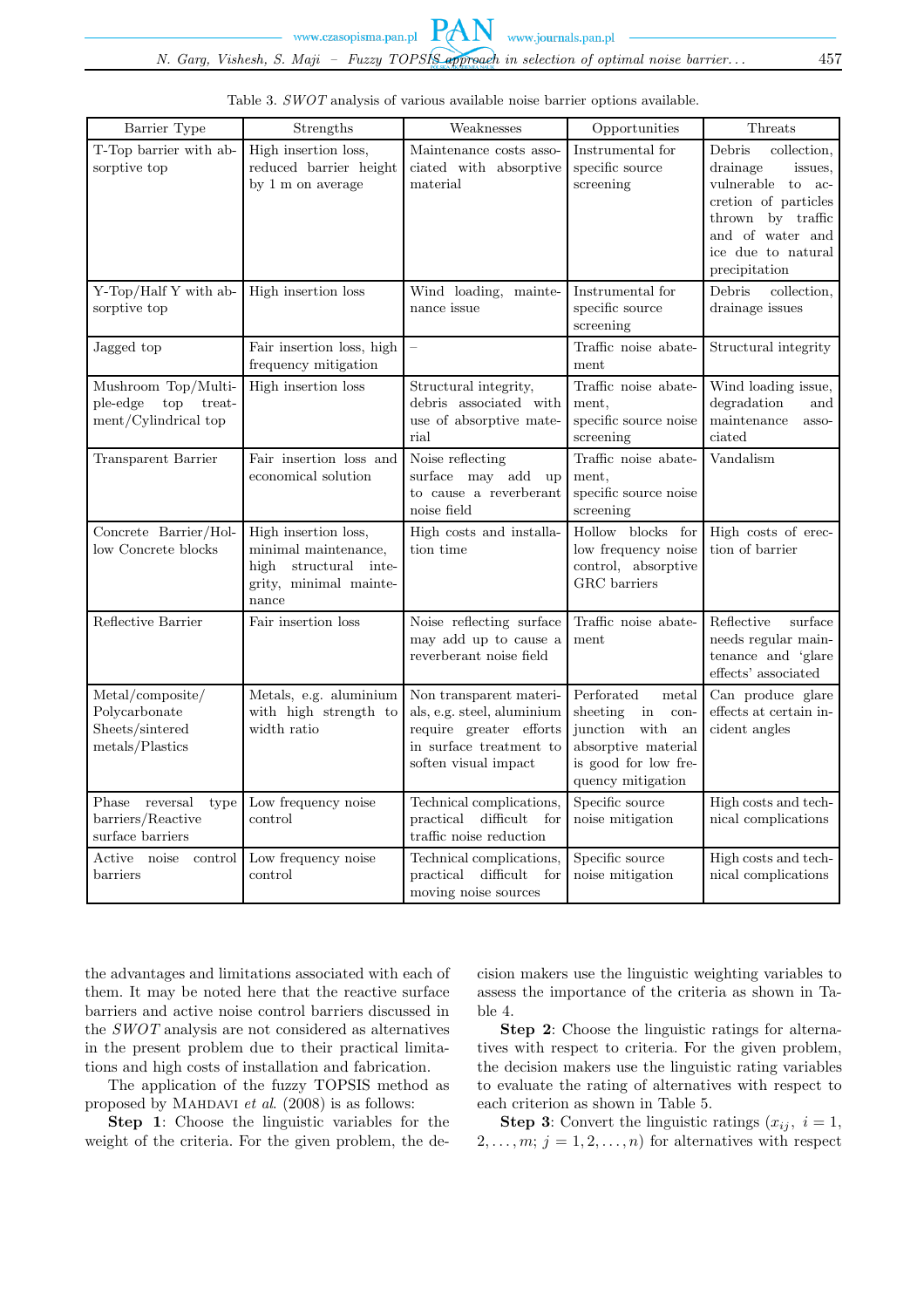|                |                                            | D <sub>1</sub> | D <sub>2</sub> | D <sub>3</sub> |
|----------------|--------------------------------------------|----------------|----------------|----------------|
| C1             | Insertion Loss                             | H              | VH             | VH             |
| C2             | Structural Integrity                       | H              | H              | VН             |
| C3             | Compatibility with Environment             | MH             | H              | М              |
| C <sub>4</sub> | Maintenance                                | MН             | MН             | M              |
| C5             | Safety and Durability                      | MН             | М              | М              |
| C6             | Installation                               | H              | MН             | H              |
| C7             | Corrosion resistance                       | М              | ML             | ML             |
| C8             | Economic Considerations                    | VH             | VH             | VH             |
| C9             | Ventilation, Lighting, Drainage, Vandalism | ML             | ML.            | L              |

Table 4. The importance weight of the criteria.

Table 5. The ratings of eleven noise barrier alternatives by decision makers with respect to nine different criteria.

| Criteria |                                                     | Candidates     |                                     | Decision Makers |                |             |
|----------|-----------------------------------------------------|----------------|-------------------------------------|-----------------|----------------|-------------|
|          |                                                     |                |                                     | D1              | D2             | D3          |
|          |                                                     | A1             | $T - Top$ with absorptive top       |                 | VG             |             |
|          |                                                     | A <sub>2</sub> | $Y - Top$ with absorptive top       |                 | G              |             |
|          |                                                     | A3             | Jagged Top                          |                 | F              |             |
|          |                                                     | A <sub>4</sub> | $\overline{\text{Cylindrical Top}}$ |                 | $\overline{F}$ |             |
| C1       | Insertion Loss                                      | A <sub>5</sub> | Mushroom Top                        | MG              |                |             |
|          | A <sub>6</sub>                                      |                | Multiple Edge Top                   | G               |                |             |
|          |                                                     | A7             | Transparent                         |                 | MG             |             |
|          |                                                     | A8             | Concrete                            |                 | G              |             |
|          |                                                     |                | Reflective                          |                 | F              |             |
|          |                                                     | A10            | Polycarbonate Sheets                |                 | ${\bf F}$      |             |
|          |                                                     | A <sub>1</sub> | $T - Top$ with absorptive top       | MG              | MG             | G           |
|          |                                                     | A2             | $Y - Top$ with absorptive top       | MG              | ${\bf F}$      | ${\bf F}$   |
|          |                                                     | A3             | Jagged Top                          | $\mathbf{F}$    | MG             | F           |
|          |                                                     | A <sub>4</sub> | Cylindrical Top                     | F               | F              | F           |
| C2       | Structural Integrity                                | A5             | Mushroom Top                        | F               | F              | MP          |
|          |                                                     | A6             | Multiple Edge Top                   | <b>MP</b>       | $\mathbf F$    | ${\bf F}$   |
|          |                                                     | A7             | Transparent                         | MG              | MG             | F           |
|          |                                                     | A8             | Concrete                            | G               | VG             | <b>VG</b>   |
|          |                                                     | A <sub>9</sub> | Reflective                          | G               | MG             | $\mathbf G$ |
|          |                                                     | A10            | Polycarbonate Sheets                | G               | MG             | G           |
|          |                                                     | A <sub>1</sub> | $T - Top$ with absorptive top       | F               | MG             | G           |
|          |                                                     | A <sub>2</sub> | $Y - Top$ with absorptive top       | F               | MP             | F           |
|          |                                                     | A3             | Jagged Top                          | F               | $\mathbf F$    | MG          |
|          | Compatibility<br>C <sub>3</sub><br>with Environment | A4             | Cylindrical Top                     | F               | F              | MG          |
|          |                                                     | A5             | Mushroom Top                        | F               | MG             | $\rm MG$    |
|          |                                                     |                | Multiple Edge Top                   | $\mathbf F$     | $\mathbf F$    | MG          |
|          |                                                     |                | Transparent                         | MG              | G              | MG          |
|          |                                                     | A8             | Concrete                            | <b>VG</b>       | VG             | <b>VG</b>   |
|          |                                                     | A <sub>9</sub> | Reflective                          | MG              | MG             | $\mathbf F$ |
|          |                                                     | A10            | Polycarbonate Sheets                | $\overline{G}$  | G              | MG          |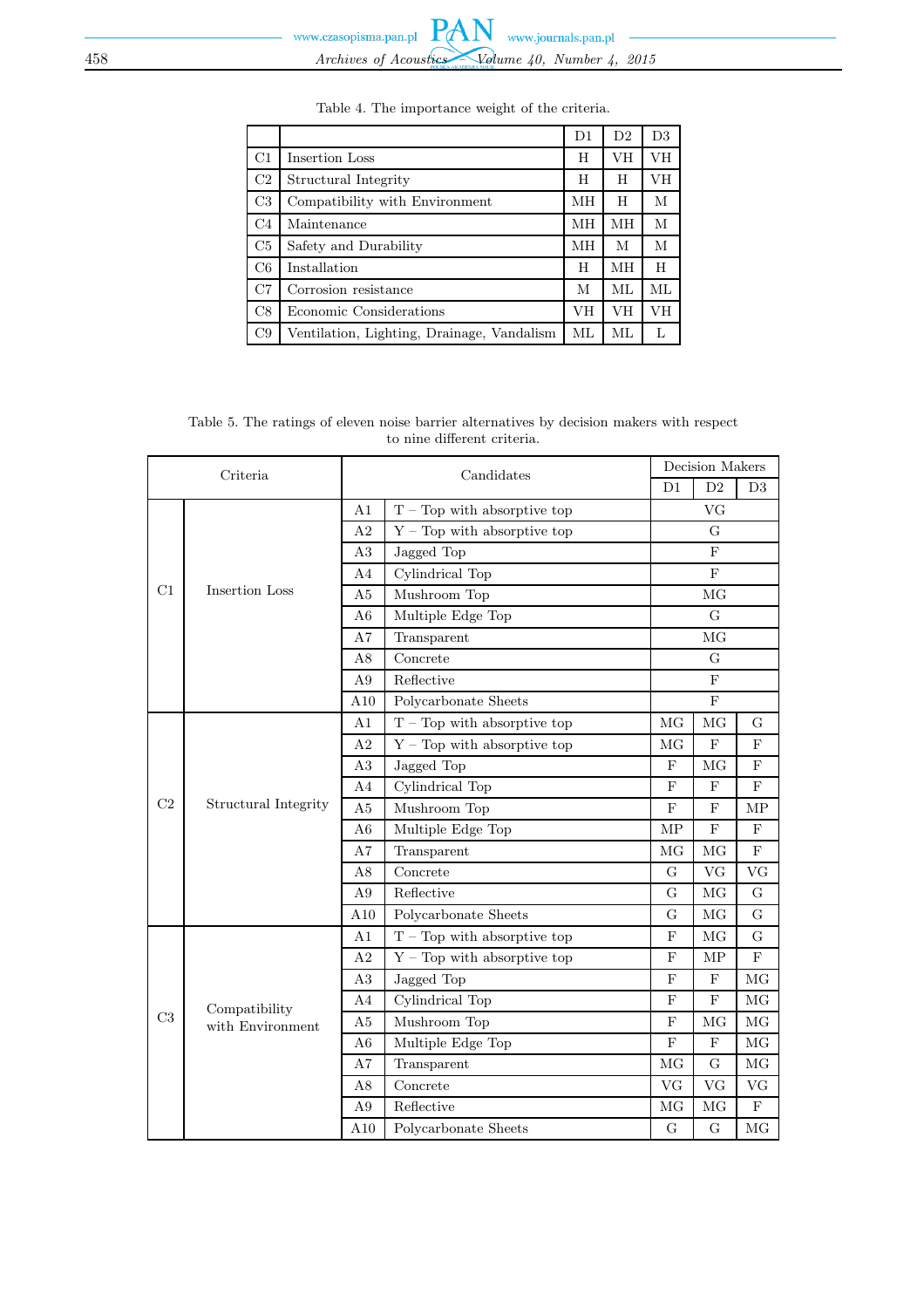|                |                               |                |                                        |              | Decision Makers |             |
|----------------|-------------------------------|----------------|----------------------------------------|--------------|-----------------|-------------|
|                | Criteria                      |                | Candidates                             | D1           | D <sub>2</sub>  | D3          |
|                |                               | A1             | $T - Top$ with absorptive top          | MP           | MP              | $\mathbf F$ |
|                |                               | A2             | $Y - Top$ with absorptive top          | MP           | МP              | МP          |
|                |                               | A3             | Jagged Top                             | F            | F               | F           |
|                |                               | A <sub>4</sub> | Cylindrical Top                        | MP           | F               | $\mathbf F$ |
| C <sub>4</sub> | Maintenance<br>considerations | A5             | Mushroom Top                           | MP           | MP              | P           |
|                |                               | A6             | Multiple Edge Top                      | MP           | МP              | P           |
|                |                               | A7             | Transparent                            | G            | MG              | MG          |
|                |                               | A8             | Concrete                               | VG           | G               | VG          |
|                |                               | A9             | Reflective                             | G            | MG              | MG          |
|                |                               | A10            | Polycarbonate Sheets                   | VG           | VG              | VG          |
|                |                               | A <sub>1</sub> | $T - Top$ with absorptive top          | $\mathbf F$  | MG              | $\mathbf F$ |
|                |                               | A <sub>2</sub> | $Y - Top$ with absorptive top          | $\mathbf{F}$ | F               | F           |
|                |                               | A3             | Jagged Top                             | MG           | МG              | MG          |
|                |                               | A4             | Cylindrical Top                        | $\mathbf{F}$ | MP              | $\mathbf F$ |
| C5             | Safety<br>and Durability      | A <sub>5</sub> | Mushroom Top                           | MP           | MP              | $\mathbf F$ |
|                |                               | A6             | Multiple Edge Top                      | MP           | MP              | MP          |
|                |                               | A7             | Transparent                            | G            | MG              | MG          |
|                |                               | A8             | Concrete                               | VG           | VG              | ${\rm VG}$  |
|                |                               | A <sub>9</sub> | Reflective                             | MG           | MG              | G           |
|                |                               | $_{\rm A10}$   | Polycarbonate Sheets                   | VG           | VG              | G           |
|                |                               | A1             | $T - Top$ with absorptive top          | $_{\rm F}$   | MP              | $_{\rm F}$  |
|                |                               | A <sub>2</sub> | $Y - Top$ with absorptive top          | MP           | MP              | $\mathbf F$ |
|                |                               | A3             | Jagged Top                             | $\mathbf{F}$ | МP              | F           |
|                | Installation                  | A <sub>4</sub> | Cylindrical Top                        | MP           | MP              | MP          |
| C6             |                               | A <sub>5</sub> | Mushroom Top                           | MP           | $\mathbf P$     | MP          |
|                | perspectives                  | A6             | Multiple Edge Top                      | MP           | Ρ               | MP          |
|                |                               | A7             | Transparent                            | G            | MG              | MG          |
|                |                               | A8             | Concrete                               | MG           | $\mathbf F$     | F           |
|                |                               | A9             | Reflective                             | $\mathbf{F}$ | $\mathbf F$     | MG          |
|                |                               | A10            | Polycarbonate Sheets                   | VG           | VG              | G           |
|                |                               | A1             | $T - Top$ with absorptive top          | $\mathbf F$  | MG              | $\mathbf F$ |
|                |                               | A <sub>2</sub> | $Y - Top$ with absorptive top          | F            | MG              | F           |
|                |                               | A3             | Jagged Top                             | F            | MG              | F           |
|                | Corrosion                     | A4             | Cylindrical Top                        | F            | МG              | F           |
| C7             | Resistance                    | A <sub>5</sub> | Mushroom Top                           | F            | $_{\rm F}$      | MG          |
|                |                               | A <sub>6</sub> | Multiple Edge Top                      | $\mathbf{F}$ | $\mathbf F$     | $\mathbf F$ |
|                |                               | A7             | Transparent                            | VG           | VG              | VG          |
|                |                               | A8             | Concrete                               | VG           | VG              | VG          |
|                |                               | A9             | Reflective                             | G            | MG              | MG          |
|                |                               | A10            | Polycarbonate Sheets                   | G            | VG              | VG          |
|                |                               | A1             | $T - Top$ with absorptive top          |              | P               |             |
|                |                               | A <sub>2</sub> | Top with absorptive top<br>${\rm Y}$ – |              | $\mathbf{P}$    |             |
| C8             | Economic                      | A3             | Jagged Top                             |              | $_{\rm F}$      |             |
| Considerations |                               | A4             | Cylindrical Top                        |              | МP              |             |
|                |                               | A <sub>5</sub> | Mushroom Top                           |              | $\mathbf P$     |             |
|                |                               | A <sub>6</sub> | Multiple Edge Top                      |              | $\rm P$         |             |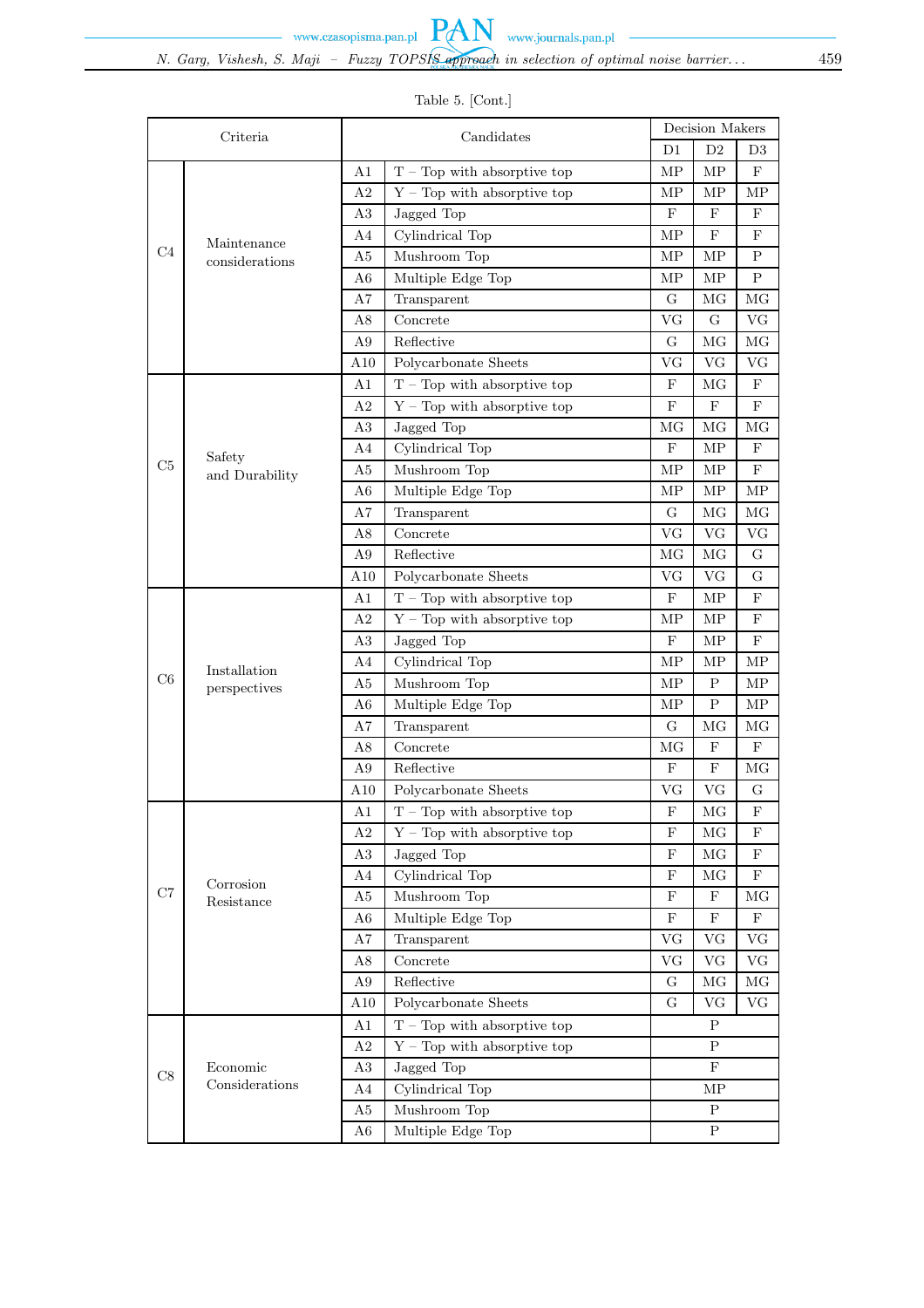| Criteria |                        | Candidates |                               |              | Decision Makers |                |  |
|----------|------------------------|------------|-------------------------------|--------------|-----------------|----------------|--|
|          |                        |            |                               | D1           | D <sub>2</sub>  | D <sub>3</sub> |  |
|          |                        | A7         | Transparent                   |              | МG              |                |  |
| C8       | Economic               | A8         | Concrete                      |              | VP.             |                |  |
|          | Considerations         | A9         | Reflective                    |              | F               |                |  |
|          |                        |            | Polycarbonate Sheets          |              | VG              |                |  |
|          |                        | A1         | $T - Top$ with absorptive top | $\mathbf{F}$ | F               | $_{\rm F}$     |  |
|          |                        | A2         | $Y$ – Top with absorptive top | F            | $_{\rm F}$      | <b>MP</b>      |  |
|          |                        | A3         | Jagged Top                    | $\mathbf{F}$ | MΡ              | MP             |  |
|          | Ventilation, Lighting, | A4         | Cylindrical Top               | $\mathbf{F}$ | F               | MP             |  |
| C9       | Drainage, Vandalism    | A5         | Mushroom Top                  | $\mathbf{F}$ | MΡ              | MP             |  |
|          |                        | A6         | Multiple Edge Top             | MP           | MΡ              | MP             |  |
|          |                        | A7         | Transparent                   | F            | $_{\rm F}$      | $_{\rm F}$     |  |
|          |                        | A8         | Concrete                      | G            | VG.             | VG             |  |
|          |                        | A9         | Reflective                    | G            | МG              | MG             |  |
|          |                        | A10        | Polycarbonate Sheets          | G            | VG.             | VG             |  |

Table 5. [Cont.]

to criteria and the appropriate linguistic variables  $(w_i, j = 1, 2, \ldots, n)$  for the weight of the criteria into triangular fuzzy numbers using Tables 1 and 2. The fuzzy linguistic rating  $(x_{ij})$  preserves the property that the ranges of normalized triangular fuzzy numbers belong to [0, 1]. The fuzzy *MADM* is thus described in the form of a matrix  $\bf{D}$  defined by Eq. (1) and  $\bf{W}$  is defined by Eq.  $(2)$ .

$$
A_{1} \begin{bmatrix} x_{11} & x_{12} & x_{13} & \dots & x_{1n} \\ x_{21} & x_{22} & x_{23} & \dots & x_{2n} \\ x_{31} & x_{32} & x_{33} & \dots & x_{3n} \\ \vdots & \vdots & \vdots & \ddots & \vdots \\ x_{m1} & x_{m2} & x_{m3} & \dots & x_{mn} \end{bmatrix}, \qquad (1)
$$

$$
\mathbf{W} = [W_1 \quad W_2 \quad W_3 \quad \dots \quad W_n], \tag{2}
$$

where  $(x_{ij}; i = 1, 2, ..., m; j = 1, 2, ..., n)$  and  $(w_j;$  $j = 1, 2, \ldots, n$  are linguistic triangular fuzzy numbers such that  $x_{ij} = (a_{ij}, b_{ij}, c_{ij})$  and  $w_j = (w_{j1}, w_{j2}, w_{j3}).$ Note that  $w_j$  represents the weight of the j-th criteria,  $C_j$  and  $x_{ij}$  is the performance rating of the *i*-th alternative,  $A_i$ , with respect to the j-th criteria,  $C_j$ , evaluated by  $k$  evaluators. This study applies the method of an average value to integrate the fuzzy performance score  $x_{ij}$  for k evaluators concerning the same evaluation criteria, that is,

$$
x_{ij} = (x_{ij}^{-1} + x_{ij}^{-2} + \ldots + x_{ij}^{-k})/k, \qquad (3)
$$

where  $x_{ij}^{-k}$  is the rating of alternative  $A_i$  with respect to criterion  $C_j$  evaluated by k-th evaluators, and  $x_{ij}^{-k} = (a_{ij}^{-k}, b_{ij}^{-k}, c_{ij}^{-k}).$  Linguistic evaluations (shown in Tables 3 and 4) are converted into triangular fuzzy numbers to construct the fuzzy decision matrix, and the fuzzy weight of each criterion given by Eq. (3) is determined.

**Step 4:** Construct the normalized fuzzy decision matrix. The normalized fuzzy decision matrix denoted by **R** is shown as:

$$
\mathbf{R} = [r_{ij}]_{m \times n}.\tag{4}
$$

If  $(x_{ij}, i = 1, 2, ..., m, j = 1, 2, ..., n)$  are triangular fuzzy numbers, then the normalization process can be performed by

$$
r_{ij} = (a_{ij}/c_j^*, b_{ij}/c_j^*, c_{ij}/c_j^*),
$$
  
\n
$$
i = 1, 2, ..., m, \qquad j \in B,
$$
 (5)

where  $B$  is the set of benefit criteria.

$$
c_j^* = \max_i c_{ij}, \qquad j \in B. \tag{6}
$$

**Step 5:** Construct the weighted normalized fuzzy decision matrix. The weighted normalized value **V** is calculated by:

$$
\mathbf{V} = \begin{bmatrix} v_{11} & v_{12} & v_{13} & \dots & v_{1n} \\ v_{21} & v_{22} & v_{23} & \dots & v_{2n} \\ v_{31} & v_{32} & v_{33} & \dots & v_{3n} \\ \vdots & \vdots & \vdots & \ddots & \vdots \\ v_{m1} & v_{m2} & v_{m3} & \dots & v_{mn} \end{bmatrix}, \qquad (7)
$$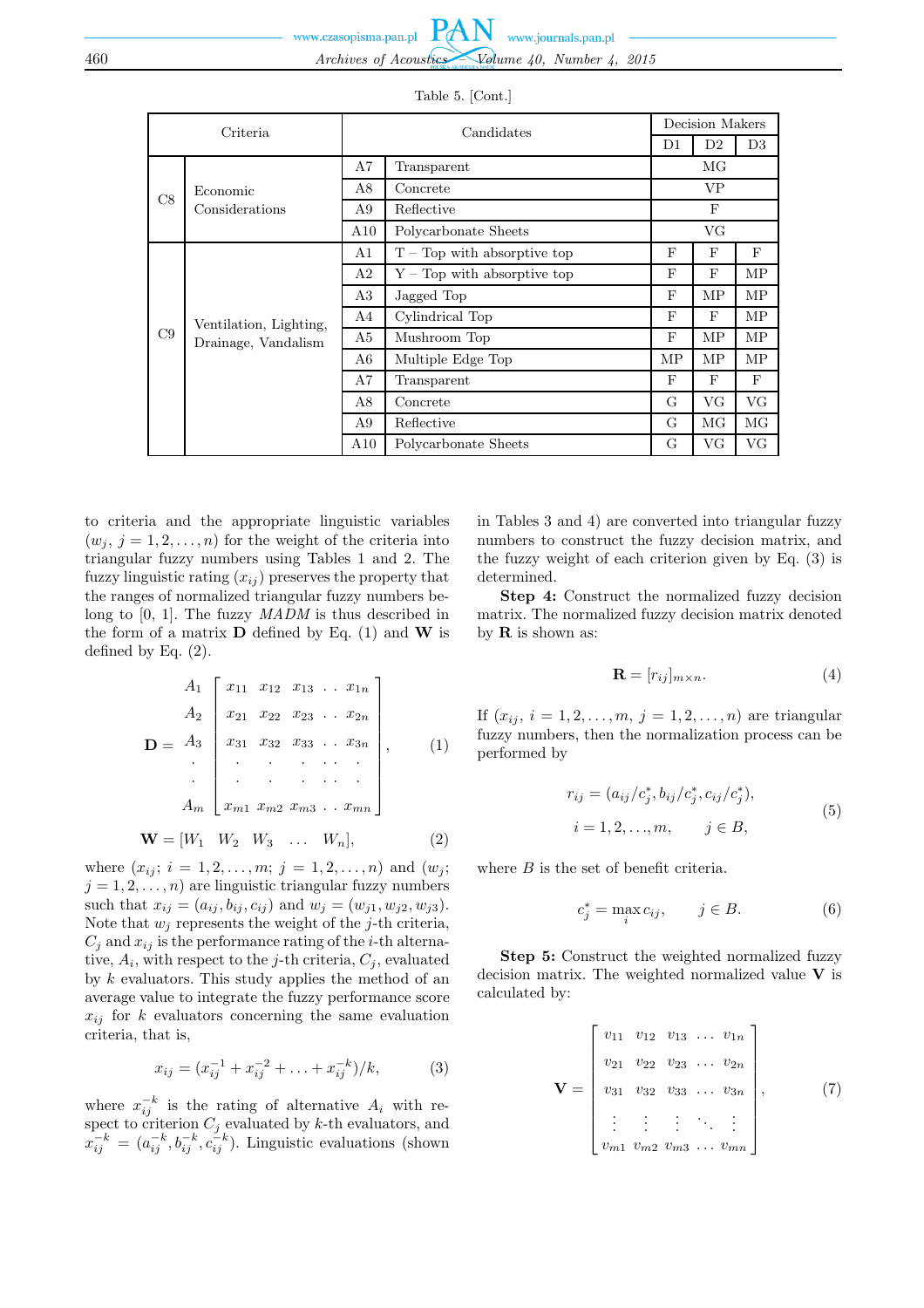$$
\mathbf{V} = \begin{bmatrix} w_1r_{11} & w_2r_{12} & \dots & w_jr_{1j} & \dots & w_nr_{1n} \\ w_1r_{21} & w_2r_{22} & \dots & w_jr_{2j} & \dots & w_nr_{2n} \\ \vdots & \vdots & \ddots & \vdots & \ddots & \vdots \\ w_1r_{i1} & w_2r_{i2} & \dots & w_jr_{ij} & \dots & w_nr_{in} \\ \vdots & \vdots & \ddots & \vdots & \ddots & \vdots \\ w_1r_{m1} & w_2r_{m2} & \dots & w_jr_{mj} & \dots & w_nr_{mn} \end{bmatrix} . \quad (8)
$$

**Step 6:** Identify the set of positive ideal  $(A^*)$  and negative ideal  $(A^-)$  solutions. For the order of selecting the fuzzy positive ideal solution (*FPIS*, A<sup>∗</sup> ) and the fuzzy negative ideal solution (*FNIS*, A<sup>−</sup>), it is thus utilized as (Mahdavi *et al.*, 2008):

$$
FPIS = A^* = (v_1^*, v_2^*, v_3^*, \dots, v_n^*)
$$
  
= { $(\max_i v_{ij}/i = 1, 2, \dots, m), j = 1, 2, \dots, n$ }, (9)

$$
F NIS = A^- = (v_1^-, v_2^-, v_3^-, \dots, v_n^-)
$$
  
= { $(\min_i v_{ij}/i=1, 2, \dots, m), j=1, 2, \dots, n$ }. (10)

The situations of *FPIS* and *FNIS*, as well as the corresponding triangular fuzzy numbers of those situations are determined.

**Step 7**: The similarity degree of each alternative from  $A^*$  and  $A^-$  as  $S^*$  and  $S^-$ , can be calculated by using the following equation (Mahdavi *et al*., 2008):

$$
S(a,b) = \frac{1}{1 + D_{2,1/2}(a,b)},
$$
\n(11)

where  $D_{p,q}$  is the distance, indexed by the parameters  $1 < p < \infty$  and  $0 < q < 1$ , between two fuzzy numbers a and b, and is a non-negative function as described next.

For the triangular fuzzy numbers  $a = (a_1, a_2, a_3)$ and  $b = (b_1, b_2, b_3)$  the above distance with  $p = 2$  and  $q = 1/2$  is calculated as:

$$
D_{2,1/2}(a,b) = \sqrt{\frac{1}{6} \left[ x + y \right]},
$$
 (12)

where

$$
x = \sum_{i=1}^{3} (b_i - a_i)^2 + (b_2 - a_2)^2,
$$
  

$$
y = \sum_{i \in \{1,2\}} (b_i - a_i) (b_{i+1} - a_{i+1}).
$$

**Step 8:** Calculate similarities to the ideal solution. This step solves the similarities to an ideal solution by the following equation:

$$
CC_i = \frac{S_i^-}{S_i^- + S_i^*}.
$$
\n(13)

**Step 9:** Rank the preference order. Choose an alternative with minimum  $CC_i$  or rank the alternatives according to  $CC<sub>i</sub>$  in the ascending order. Figure 2 summarizes the procedure of application of the fuzzy TOP-SIS methodology (MAHDAVI *et al.*, 2008) in a flow chart.



Fig. 2. Flow chart of the Fuzzy TOPSIS approach.

## 3. Application of the TOPSIS approach

# *3.1. Problem formulation*

The application of the fuzzy TOPSIS approach demonstrated by Mahdavi *et al*., 2008 and discussed previously is thus utilized for selection of the optimal road traffic noise abatement strategy. The hierarchical structure of the problem is shown in Fig. 3. The various benefit criteria considered for the problem are summarized as:

- Insertion Loss  $(Cl)$ ,
- Structural Integrity  $(C2)$ ,
- Compatibility with Environment (C3),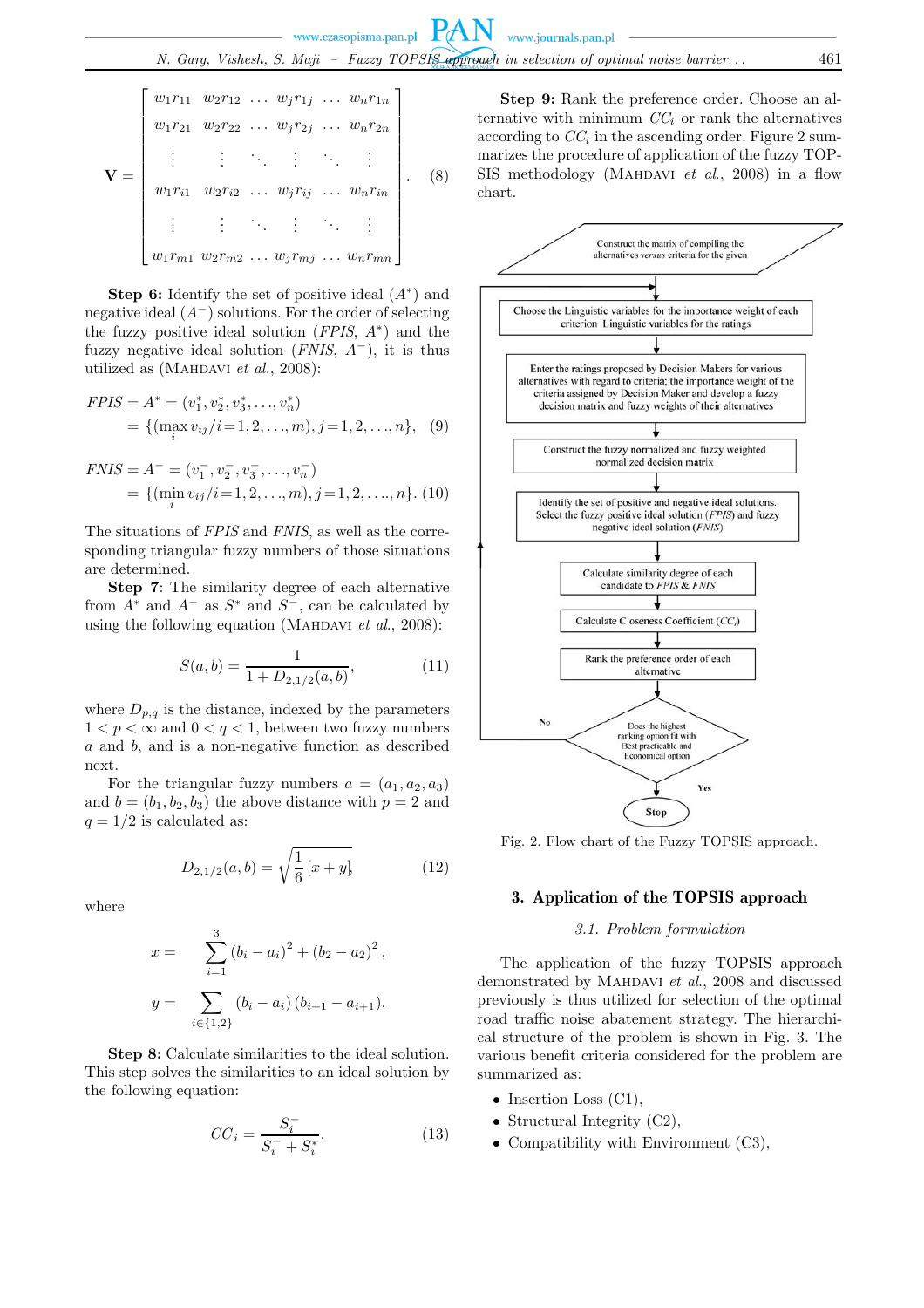

Fig. 3. Various alternatives and criteria considered for selecting the optimal noise barrier for road traffic noise abatement.

- Maintenance (C4),
- Safety and Durability (C5),
- Installation  $(C6)$ ,
- Corrosion Resistance (C7),
- Economic Considerations (C8), and
- Ventilation, Lighting, Drainage, Vandalism (C9)

The various alternatives, i.e., types of noise barriers considered for road traffic noise abatement are:

- T-top with absorptive top,
- Y-top with absorptive top,
- Jagged top,
- Mushroom top,
- Cylindrical top,
- Multiple edges,
- Reflective.
- Transparent,
- Concrete,
- Polycarbonate sheet.

Table 3 shows the Strength, Weaknesses, Opportunities, and Threats (*SWOT*) for various types of noise barriers options available, which can help a decision maker to identify the pros and cons associated with each alternative while awarding the linguistic ratings. The fuzzy TOPSIS approach is utilized to select the best alternative amongst A1 to A10 satisfying the benefit criteria C1 to C9. Three experienced decision makers: D1, D2, and D3, gave their opinions in terms of linguistic variables. The experienced decision makers use the linguistic weighting variables for ascertaining the importance of the eight criteria as shown in Table 4. Then linguistic rating variables for evaluating the rating of the alternatives with respect to each criteria was assigned by the three decision makers as shown in Table 5. The linguistic variables were converted into triangular fuzzy numbers listed in Tables 1

and 2. It may be noted here that for the criteria "insertion loss" and "economic considerations", a relative comparison was done by the decision makers based on the insertion loss provided by the ten alternatives in  $dB(A)$  and costs incurred in Rupees/m<sup>2</sup>. As these two factors are based on actual calculations, so Table 5 incorporates the decisions D1, D2, and D3 as same for these criteria. Thus, for T-top barriers with the absorptive top of the highest insertion loss, a linguistic variable of Very Good (VG) is assigned, which is transformed into equivalent triangular fuzzy numbers listed in Table 2. The polycarbonate sheet option, reflective barriers were assigned a Fair rating. While comparing the costs, the concrete barriers have the highest costs incurred in Rupees/ $m^2$  and thus it is assigned a Very Poor (VP) rating, as minimal cost was the preferred alternative. However, the polycarbonate sheets have the minimum costs incurred in Rupees/ $m<sup>2</sup>$  and thus it was assigned a Very Good (VG) rating. A Matlab code, TOPSIS.m was developed for doing all these computations in minimum time intervals.

#### *3.2. Results and discussion*

Table 5 exhibits the ratings of seven alternatives by decision makers under all criteria. The fuzzy decision matrix and fuzzy weights of their alternatives are determined as shown in Table 6. Consequently, a fuzzy normalized decision matrix is developed as shown in Table 7. The weighted normalized fuzzy decision matrix is developed as shown in Table 8. Table 9 shows the *FPIS* and *FNIS* values determined using step 6 described in Sec. 2.

The similarity degree of each alternative from *FPIS* is given in Table 10, while that from *FNIS* is in Table 11. Finally, the closeness coefficient of each alternative is calculated in Table 12.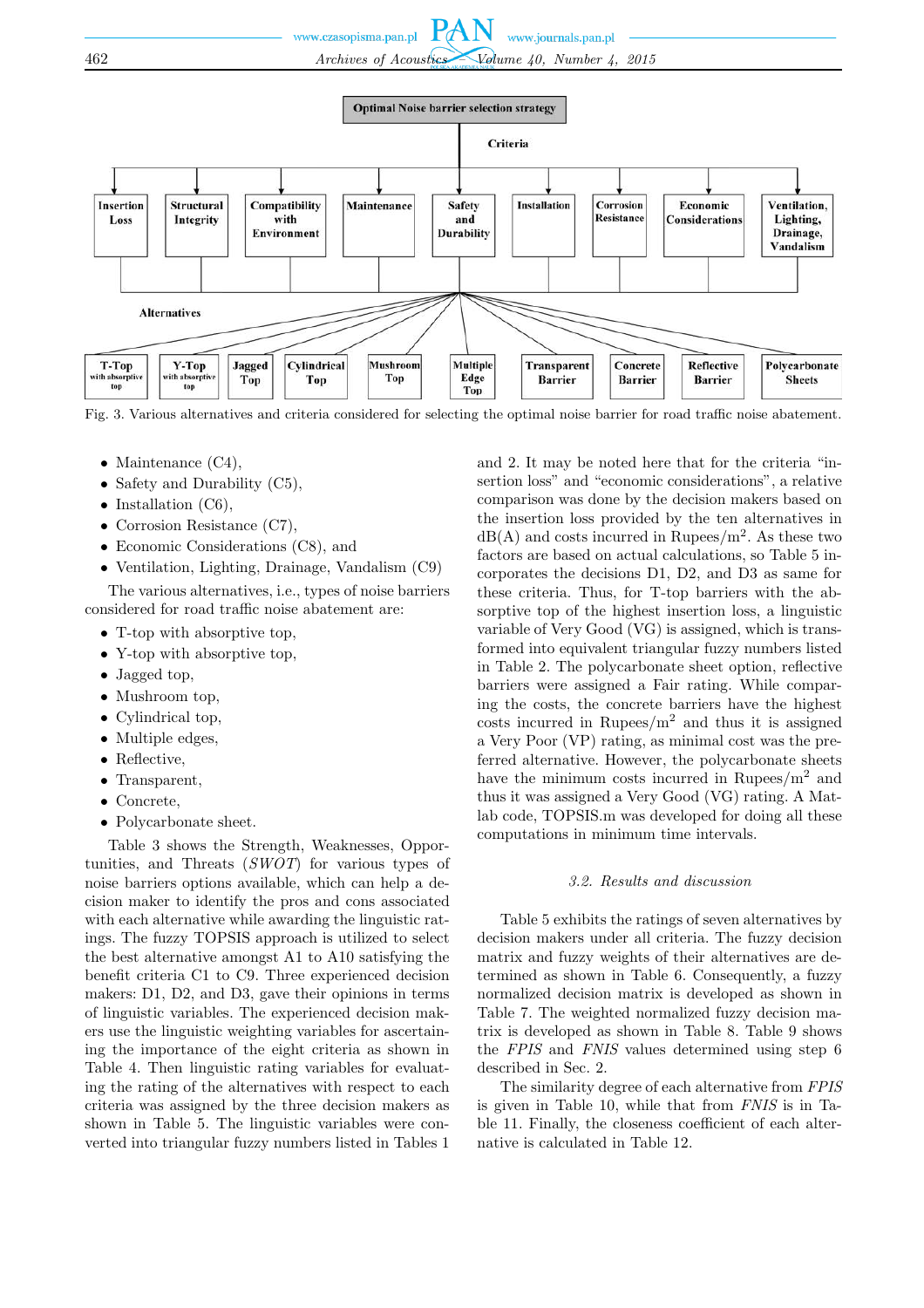|                 | ರ                                     | ි                                     | E                     | ੋਂ               | ටී                                    | °S               | 50                | °S                                     | පි              |
|-----------------|---------------------------------------|---------------------------------------|-----------------------|------------------|---------------------------------------|------------------|-------------------|----------------------------------------|-----------------|
|                 | $(9.0; 10.0; 10.0)$ $(5.7; 7.7; 9.3)$ |                                       | 8.7)<br>(5.0; 7.0;    | (1.7; 3.7; 5.7)  | (3.7; 5.7; 7.7)                       | (2.3; 4.3; 6.3)  | (3.7; 5.7; 7.7)   | (0; 1.0; 3.0)                          | (3.0; 5.0; 7.0) |
| $_{\rm A2}$     | $(7.0; 9.0; 10.0)$ $(3.7; 5.7; 7.7)$  |                                       | 6.3)<br>(2.3; 4.3;    | (1.0; 3.0; 5.0)  | (3.0; 5.0; 7.0)                       | (1.7; 3.7; 5.7)  | (3.7; 5.7; 7.7)   | (0; 1.0; 3.0)                          | (2.3; 4.3; 6.3) |
| $\mathbb{A}^3$  | (3.0; 5.0; 7.0)                       | (3.7; 5.7; 7.7)                       | (2.7)<br>(3.7; 5.7;   | (3.0; 5.0; 7.0)  | (5.0; 7.0; 9.0)                       | (2.3; 4.3; 6.3)  | (3.7; 5.7; 7.7)   | (3.0; 5.0; 7.0)                        | (1.7; 3.7; 5.7) |
|                 | (3.0; 5.0; 7.0)                       | (3.0; 5.0; 7.0)                       | (2.7)<br>(3.7; 5.7;   | (2.3; 4.3; 6.3)  | (2.3; 4.3; 6.3)                       | (1.0; 3.0; 5.0)  | (3.7; 5.7; 7.7)   | (1.0; 3.0; 5.0)                        | (2.3; 4.3; 6.3) |
| A5              | (5.0; 7.0; 9.0)                       | (2.3; 4.3; 6.3)                       | 8.3)<br>(4.3; 6.3;    | (0.7; 2.3; 4.3)  | (1.7; 3.7; 5.7)                       | (0.7; 2.3; 4.3)  | (3.7; 5.7; 7.7)   | (0; 1.0; 3.0)                          | (1.7; 3.7; 5.7) |
| $\overline{A}6$ | $(7.0; 9.0; 10.0)$ $(2.3; 4.3; 6.3)$  |                                       | (2.7)<br>(3.7; 5.7;   | (0.7; 2.3; 4.3)  | (1.0; 3.0; 5.0)                       | (0.7; 2.3; 4.3)  | (3.0; 5.0; 7.0)   | (0; 1.0; 3.0)                          | (1.0; 3.0; 5.0) |
| A7              | (5.0; 7.0; 9.0)                       | (4.3; 6.3; 8.3)                       | 9.3)<br>(5.7; 7.7;    | (5.7; 7.7; 9.3)  | (6.3; 8.3; 9.7)                       | (5.7; 7.7; 9.3)  | 9.0; 10.0; 10.0)  | (5.0; 7.0; 9.0)                        | (3.0; 5.0; 7.0) |
| $\overline{A}8$ |                                       | $(7.0; 9.0; 10.0)$ $(8.3; 9.7; 10.0)$ | (0.01)<br>(9.0; 10.0; | (8.3; 9.7; 10.0) | $(9.0; 10.0; 10.0)$ $(3.7; 5.7; 7.7)$ |                  | (9.0; 10.0; 10.0) | (0; 0; 1.0)                            | 8.3; 9.7; 10.0) |
| $_{\rm A}$ 9    | (3.0; 5.0; 7.0)                       | (6.3; 8.3; 9.7)                       | 8.3)<br>(4.3; 6.3;    | (5.7; 7.7; 9.3)  | (5.7; 7.7; 9.3)                       | (3.7; 5.7; 7.7)  | (5.7; 7.7; 9.3)   | (3.0; 5.0; 7.0)                        | (5.7; 7.7; 9.3) |
| A10             | (3.0; 5.0; 7.0)                       | (6.3; 8.3; 9.7)                       | (1.6)<br>(6.3; 8.3;   | 9.0; 10.0; 10.0) | (8.3; 9.7; 10.0)                      | (8.3; 9.7; 10.0) | (8.3; 9.7; 10.0)  | $(9.0; 10.0; 10.0)$ $(8.3; 9.7; 10.0)$ |                 |
| Weight          | (0.8; 1.0; 1.0)                       | (0.8; 0.9; 1.0)                       | (6.0)<br>(0.5; 0.7;   | (0.4; 0.6; 0.8)  | (0.4; 0.6; 0.8)                       | (0.6; 0.8; 1.0)  | (0.2; 0.4; 0.6)   | (0.9; 1.0; 1.0)                        | (0.1; 0.2; 0.4) |
|                 |                                       |                                       |                       |                  |                                       |                  |                   |                                        |                 |

| ş                          |
|----------------------------|
|                            |
| í<br>ļ<br>S<br>S<br>ı<br>ï |
| <br>í                      |
| į<br>j<br>Ē                |
| Ì                          |

|                                                | ටී             |                                                                                                               |                                                                                                                                        |                                                                                                                                                     |                                                                                                                                                   |                                                                                                                                          |                                                                                                                                      |                                                                                                                                            |                                                                                                                                    |                                                                                                                                              |                                                                                                                                        |
|------------------------------------------------|----------------|---------------------------------------------------------------------------------------------------------------|----------------------------------------------------------------------------------------------------------------------------------------|-----------------------------------------------------------------------------------------------------------------------------------------------------|---------------------------------------------------------------------------------------------------------------------------------------------------|------------------------------------------------------------------------------------------------------------------------------------------|--------------------------------------------------------------------------------------------------------------------------------------|--------------------------------------------------------------------------------------------------------------------------------------------|------------------------------------------------------------------------------------------------------------------------------------|----------------------------------------------------------------------------------------------------------------------------------------------|----------------------------------------------------------------------------------------------------------------------------------------|
|                                                | ඊ              | $(0.17;0.37;0.57)\ (0.37;0.57;0.57;0.77)\ (0.23;0.43;0.63)\ (0.37;0.57;0.77)\ (0.310;0.30)\ (0.30;0.50;0.70)$ | $(0.10; 0.30; 0.50)$ $(0.30; 0.50; 0.50; 0.70)$ $(0.17; 0.37; 0.57)$ $(0.37; 0.57; 0.57; 0.77)$ $(0, 0.10; 0.90)$ $(0.23; 0.43; 0.63)$ | $(0.30; 0.50; 0.70)$ $\big[ (0.50; 0.70; 0.20) \big] (0.23; 0.43; 0.63) \big] (0.37; 0.57; 0.57) \big[ (0.30; 0.50; 0.70) \big] (0.17; 0.37; 0.57)$ | $(0.23; 0.43; 0.63)\big  (0.23; 0.43; 0.63)\big  (0.10; 0.30; 0.50)\big  (0.37; 0.57; 0.77)\big  (0.10; 0.30; 0.50)\big  (0.23; 0.43; 0.63)\big $ | $(0.07;0.23;0.43)\big[ (0.17;0.37;0.57) \big] (0.07;0.23;0.43) \big] (0.37;0.57;0.57;0.17) \big] ~(0,0.10;0.30) ~\big[ (0.17;0.37;0.57)$ | $(0.07; 0.23; 0.43)\big  (0.10; 0.30; 0.50) , (0.07; 0.23; 0.43)\big  (0.30; 0.50; 0.50) , (0.010; 0.10; 0.30) , (0.10; 0.30; 0.50)$ | $(0.57;0.77;0.93)\big  (0.63;0.83;0.83;0.97)\big  (0.57;0.77;0.93)\big  (0.50;1.00;1.00)\big  (0.50;0.70;0.70)\big  (0.30;0.50;0.70)\big $ | $(0.83; 0.97; 1.00)$ $(0.90; 1.00; 1.00; 1.00)$ $(0.37; 0.57; 0.77)$ $(0.09; 1.00; 1.00)$ $(0.0; 0.0; 0.010)$ $(0.83; 0.97; 1.00)$ | $(0.57; 0.77; 0.93)\big  (0.57; 0.77; 0.93)\big  (0.37; 0.57; 0.77)\big  (0.57; 0.77; 0.93)\big  (0.30; 0.50; 0.70)\big  (0.57; 0.77; 0.93)$ | $(0.90; 1.00; 1.00)$ $(0.83; 0.03; 0.07; 1.00)$ $(0.83; 0.83; 0.83; 0.83; 0.83; 0.07; 1.00)$ $(0.80; 1.00; 1.00)$ $(0.83; 0.97; 1.00)$ |
|                                                | 50             |                                                                                                               |                                                                                                                                        |                                                                                                                                                     |                                                                                                                                                   |                                                                                                                                          |                                                                                                                                      |                                                                                                                                            |                                                                                                                                    |                                                                                                                                              |                                                                                                                                        |
| Table 7. The fuzzy normalized decision matrix. | ರೆ             |                                                                                                               |                                                                                                                                        |                                                                                                                                                     |                                                                                                                                                   |                                                                                                                                          |                                                                                                                                      |                                                                                                                                            |                                                                                                                                    |                                                                                                                                              |                                                                                                                                        |
|                                                | ර්             |                                                                                                               |                                                                                                                                        |                                                                                                                                                     |                                                                                                                                                   |                                                                                                                                          |                                                                                                                                      |                                                                                                                                            |                                                                                                                                    |                                                                                                                                              |                                                                                                                                        |
|                                                | $\mathbb{C}^4$ |                                                                                                               |                                                                                                                                        |                                                                                                                                                     |                                                                                                                                                   |                                                                                                                                          |                                                                                                                                      |                                                                                                                                            |                                                                                                                                    |                                                                                                                                              |                                                                                                                                        |
|                                                | ී              |                                                                                                               |                                                                                                                                        |                                                                                                                                                     |                                                                                                                                                   |                                                                                                                                          |                                                                                                                                      |                                                                                                                                            |                                                                                                                                    |                                                                                                                                              |                                                                                                                                        |
|                                                | වි             |                                                                                                               |                                                                                                                                        |                                                                                                                                                     |                                                                                                                                                   |                                                                                                                                          |                                                                                                                                      |                                                                                                                                            |                                                                                                                                    |                                                                                                                                              |                                                                                                                                        |
|                                                |                | $A1$ $(0.90; 1.00; 1.00)$ $(0.57; 0.77; 0.93)$ $(0.50; 0.70; 0.87)$                                           | $(0.70; 0.90; 1.00)$ $(0.37; 0.57; 0.77)$ $(0.23; 0.43; 0.63)$                                                                         | $(0.30;~0.50;~0.70)~ ~(0.37;~0.57;~0.77)~ ~(0.37;~0.57;~0.77)$                                                                                      | $AA$ $\mid$ $(0.30;\;0.50;\;0.70)\mid$ $(0.30;\;0.50;\;0.70)\mid$ $(0.37;\;0.57;\;0.77)$                                                          | $\mid$ (0.50; 0.70; 0.90) $\mid$ (0.23; 0.43; 0.63) $\mid$ (0.43; 0.63; 0.83)                                                            | $\mathrm{A6}$ $\mid$ $(0.70; \ 0.90; \ 1.00)$ $\mid$ $(0.23; \ 0.43; \ 0.63)$ $\mid$ $(0.37; \ 0.57; \ 0.77)$                        | $AT [(0.50; 0.70; 0.90)   (0.43; 0.63; 0.83)   (0.57; 0.77; 0.93)$                                                                         | $(0.70; 0.90; 1.00)$ $(0.83; 0.97; 1.00)$ $(0.90; 1.00; 1.00)$                                                                     | $\text{A9}$ $(0.30; 0.50; 0.70)$ $(0.63; 0.83; 0.97)$ $(0.43; 0.63; 0.83)$                                                                   | $A10   (0.30; 0.50; 0.70)   (0.63; 0.83; 0.97)   (0.63; 0.83; 0.97)$                                                                   |
|                                                |                |                                                                                                               | A2                                                                                                                                     | $_{A3}$                                                                                                                                             |                                                                                                                                                   | $\overline{AB}$                                                                                                                          |                                                                                                                                      |                                                                                                                                            | $\overline{AB}$                                                                                                                    |                                                                                                                                              |                                                                                                                                        |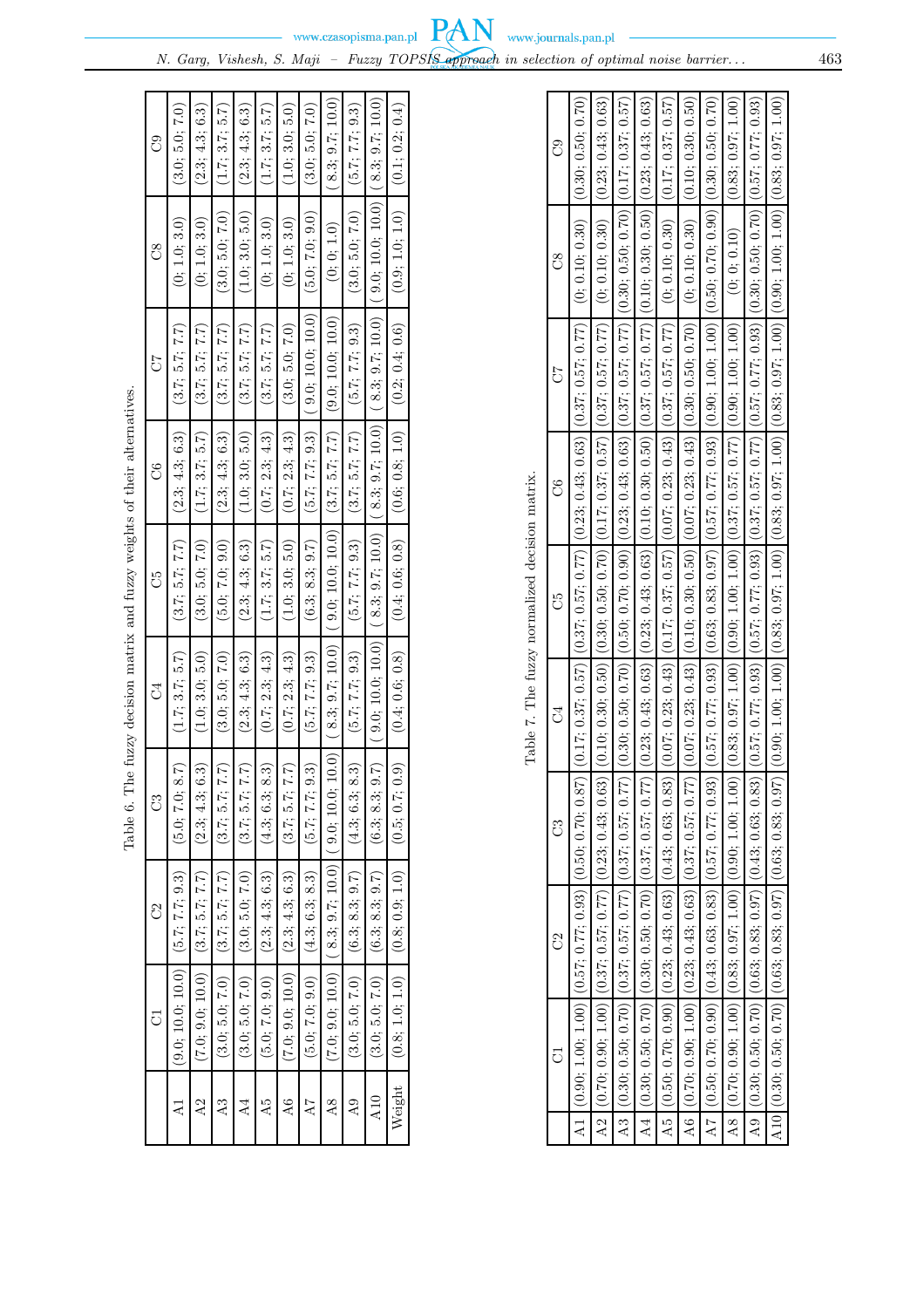| actes matrix           |  |
|------------------------|--|
| i,                     |  |
| <b>NO WANT OF</b><br>ï |  |
| $\frac{1}{6}$          |  |
| ,<br>;                 |  |
| i<br>j                 |  |
| ĺ                      |  |

Table 9. Determination of FPIS and FNIS values. Table 9. Determination of *FPIS* and *FNIS* values.

|    |                                                                                                                                                                       | (0.01; 0.06; 0.20)                                                                                                                                         |  |
|----|-----------------------------------------------------------------------------------------------------------------------------------------------------------------------|------------------------------------------------------------------------------------------------------------------------------------------------------------|--|
|    |                                                                                                                                                                       |                                                                                                                                                            |  |
|    |                                                                                                                                                                       |                                                                                                                                                            |  |
|    |                                                                                                                                                                       |                                                                                                                                                            |  |
| පි | $(0.90) \cdot (0.36; 0.80) \cdot (0.36; 0.80) \cdot (0.36; 0.60; 0.50; 0.78; 1.00) \cdot (0.18; 0.40; 0.60) \cdot (0.81; 1.00; 1.00; 1.00) \cdot (0.018; 0.19; 0.40)$ | $57 \mid (0.03; \, 0.14; \, 0.34) \mid (0.04; \, 0.18; \, 0.40) \mid (0.04; \, 0.13; \, 0.43) \mid (0.06; \, 0.20; \, 0.42) \mid \quad (0; \, 0; \, 0.10)$ |  |
|    |                                                                                                                                                                       |                                                                                                                                                            |  |
|    | i<br>C                                                                                                                                                                |                                                                                                                                                            |  |
|    |                                                                                                                                                                       |                                                                                                                                                            |  |
|    | .<br>م ين                                                                                                                                                             | こくじ<br>ì<br>C                                                                                                                                              |  |
|    |                                                                                                                                                                       |                                                                                                                                                            |  |

| I                             |
|-------------------------------|
| $\tilde{\zeta}$<br>Í<br>١     |
| i<br>י<br>י                   |
| $\overline{a}$<br>i           |
| i<br>l<br>j<br>֕              |
| i<br>١                        |
| C cesar<br>ł<br>١<br>l<br>֚֬֕ |
| Í<br>۱<br>l                   |
|                               |
|                               |
| )<br>i<br>ĺ<br>I              |
| ١                             |
|                               |
| J<br>Í<br>Į<br>ĺ<br>i         |

| ටී                                     | 0.9539                                                | 0.9689                                                            | 0.9839                                                                                           | 0.9689                                                                              | 0.9839                                                          | 1.0000                                               | 0.9539                                                                                       |                                                                                                               | 10.9042                                                                                      |                                                                                                               |
|----------------------------------------|-------------------------------------------------------|-------------------------------------------------------------------|--------------------------------------------------------------------------------------------------|-------------------------------------------------------------------------------------|-----------------------------------------------------------------|------------------------------------------------------|----------------------------------------------------------------------------------------------|---------------------------------------------------------------------------------------------------------------|----------------------------------------------------------------------------------------------|---------------------------------------------------------------------------------------------------------------|
| $\overline{c}$                         |                                                       |                                                                   |                                                                                                  | 8922.0                                                                              |                                                                 |                                                      |                                                                                              |                                                                                                               |                                                                                              |                                                                                                               |
| $\begin{bmatrix} 1 \\ 2 \end{bmatrix}$ | $\mid 0.9719 \mid 0.8965$                             | $\mid 0.9719 \mid 0.8965$                                         | 0.9719 0.6768                                                                                    | 0.9719                                                                              |                                                                 | 1.0000 0.8965                                        |                                                                                              |                                                                                                               |                                                                                              |                                                                                                               |
| C6                                     |                                                       |                                                                   |                                                                                                  |                                                                                     |                                                                 |                                                      |                                                                                              |                                                                                                               |                                                                                              |                                                                                                               |
| $C4$ $C5$                              |                                                       |                                                                   |                                                                                                  |                                                                                     |                                                                 |                                                      |                                                                                              |                                                                                                               |                                                                                              |                                                                                                               |
|                                        |                                                       | $1.0000$ $\begin{bmatrix} 0.9613 & 0.8911 & 0.8988 \end{bmatrix}$ | $\begin{array}{ c c c c c c c c c } \hline 0.9103 & 0.8606 & 0.8036 & 0.8638 \hline \end{array}$ | $1.0000$ $\begin{bmatrix} 0.9411 & 0.9103 & 0.8940 & 0.9269 & 0.9482 \end{bmatrix}$ | $1.0000$ $0.9584$ $1.0000$ $0.9719$ 0.8965                      | $1.0000$ $1.0000$ $1.0000$                           | $0.8400 \mid 0.8742 \mid 0.8131 \mid 0.7602 \mid 0.7625 \mid 0.7022 \mid 0.8500 \mid 0.5986$ | $\mid 0.7375 \mid 0.6878 \mid 0.7323 \mid 0.7077 \mid 0.7189 \mid 0.7849 \mid 0.8500 \mid 1.0000 \mid 0.8790$ | $1.0000 \mid 0.7434 \mid 0.8757 \mid 0.7602 \mid 0.7837 \mid 0.7849 \mid 0.9043 \mid 0.6768$ | $\mid 1.0000 \mid 0.7434 \mid 0.7894 \mid 0.6995 \mid 0.7277 \mid 0.6415 \mid 0.8553 \mid 0.5185 \mid 0.8790$ |
| $\mathbb{C}^3$                         |                                                       |                                                                   |                                                                                                  |                                                                                     | $1.0000$ 0.8757                                                 | $1.0000$ 0.9103                                      |                                                                                              |                                                                                                               |                                                                                              |                                                                                                               |
| C <sub>2</sub>                         |                                                       | 0.8888                                                            | 1.0000 0.8888                                                                                    |                                                                                     |                                                                 |                                                      |                                                                                              |                                                                                                               |                                                                                              |                                                                                                               |
| $\overline{5}$                         |                                                       | 0.7375                                                            |                                                                                                  |                                                                                     | 0.8400                                                          | 0.7375                                               |                                                                                              |                                                                                                               |                                                                                              |                                                                                                               |
|                                        | $\overline{A1}$                                       | A2                                                                | A3                                                                                               | $\overline{A4}$                                                                     | A5                                                              | A6                                                   | $\overline{A7}$                                                                              | $\overline{48}$                                                                                               | A9                                                                                           | A10                                                                                                           |
| ී                                      | 0.9176                                                | 0.9044                                                            | 0.8915                                                                                           | 0.9044                                                                              | 0.8915                                                          | 0.8790                                               | 0.9176                                                                                       | 1.0000                                                                                                        | 0.9681                                                                                       |                                                                                                               |
| $\overline{C}8$                        |                                                       | 1979.0                                                            | $-0.6822$                                                                                        | 0.6029                                                                              | $-195467$                                                       | $0.8500$ $0.5467$                                    | 1.0000 0.7836                                                                                | $1.0000$ $\mid 0.5185$                                                                                        |                                                                                              |                                                                                                               |
| 73                                     | 0.8708 0.5467                                         | 8708                                                              | 0.8708                                                                                           | 0.8708                                                                              | 0.8708                                                          |                                                      |                                                                                              |                                                                                                               | $0.9313$ $0.6822$                                                                            | 0.9919 1.0000 1.0000                                                                                          |
| U                                      |                                                       | 0.6906                                                            | 127127                                                                                           | 0.6641                                                                              | 0.6415                                                          | 0.6415                                               |                                                                                              |                                                                                                               | 0.7761                                                                                       |                                                                                                               |
| C5                                     |                                                       |                                                                   |                                                                                                  |                                                                                     |                                                                 |                                                      |                                                                                              |                                                                                                               |                                                                                              |                                                                                                               |
| J                                      |                                                       |                                                                   |                                                                                                  |                                                                                     |                                                                 |                                                      |                                                                                              |                                                                                                               |                                                                                              |                                                                                                               |
| C3                                     |                                                       |                                                                   |                                                                                                  |                                                                                     |                                                                 |                                                      |                                                                                              |                                                                                                               |                                                                                              |                                                                                                               |
|                                        |                                                       |                                                                   |                                                                                                  |                                                                                     |                                                                 |                                                      |                                                                                              |                                                                                                               |                                                                                              |                                                                                                               |
| $\mathbb{S}^2$                         |                                                       |                                                                   |                                                                                                  |                                                                                     |                                                                 |                                                      |                                                                                              |                                                                                                               |                                                                                              |                                                                                                               |
| J                                      | $1.0000   0.8603   0.8425   0.7417   0.8140   0.7127$ | $0.9080$ $0.7518$ $0.7323$ $0.7189$ $0.7871$<br>A2                | $0.6901$   $0.7518$   $0.7883$   $0.7871$   $0.8675$                                             | $0.6901 \mid 0.7184 \mid 0.7883 \mid 0.7616 \mid 0.7616 \mid$                       | $0.7911   0.6878   0.8149   0.6995   0.7417$<br>$\overline{A5}$ | $0.9080$   0.6878   0.7883   0.6995   0.7189  <br>A6 | $0.7911$   $0.7835$   $0.8759$   $0.8929$   $0.9199$   $0.8768$                              | $0.980$   1.0000   1.0000   0.9808   1.0000   0.7761<br>$\overline{A8}$                                       |                                                                                              | A10   0.6901   0.8976   0.9052   1.0000   0.9808   1.0000                                                     |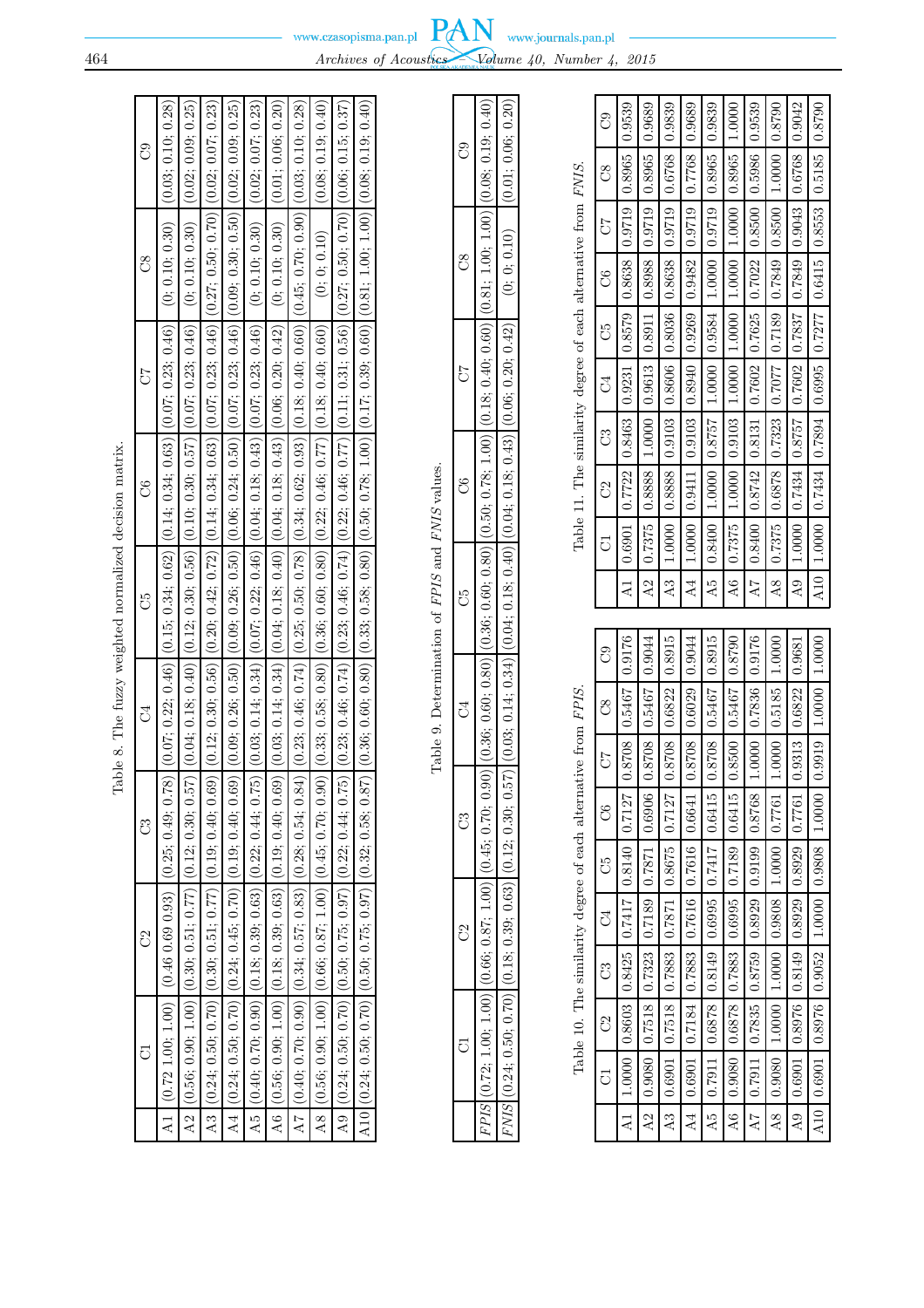|                | $S_i^*$ | $S_i^-$ | $CC_i$ | Rank        |
|----------------|---------|---------|--------|-------------|
| A <sub>1</sub> | 7.3063  | 7.7758  | 0.5156 | V           |
| A <sub>2</sub> | 6.9105  | 8.2148  | 0.5431 | VH          |
| A3             | 7.0420  | 7.9598  | 0.5306 | VI          |
| AA             | 6.7623  | 8.3381  | 0.5522 | <b>VIII</b> |
| A <sub>5</sub> | 6.6855  | 8.5265  | 0.5605 | X           |
| A6             | 6.7196  | 8.5442  | 0.5598 | IX          |
| A7             | 7.8412  | 7.1278  | 0.4762 | HІ          |
| A8             | 8.1834  | 7.0981  | 0.4645 | H           |
| A <sub>9</sub> | 7.5463  | 7.4333  | 0.4962 | <b>IV</b>   |
| A10            | 8.4656  | 6.8542  | 0.4474 |             |

Table 12. Ranking of various alternatives for optimal noise barrier selection.

It can be thus observed that the ranking order of eleven alternatives is A10, A8, A7, A9, A1, A3, A2, A4, A6, and A5. The best optimal alternative is A10, which is polycarbonate sheets followed by concrete barriers, transparent barriers, reflective barrier, T-top with absorptive top, Jagged top, Y-top with absorptive top, cylindrical, multiple edges barrier, and mushroom top barriers.

It may be noted here that the present order cannot be generalized to every site and situation and thus, the selection of the optimal alternative may differ from one site to another. Also, the expert opinion may differ on each and every aspect pertaining to the site specific conditions, etc., as the effectiveness of a noise barrier depends upon its geometry; acoustic characteristics such as sound reflection, diffusion of surface exposed to noise, airborne sound insulation; installation factors; deterioration with time; site geometry; ground profile; site acoustic characteristics; ground impedance, and meteorological conditions (Garai *et al*., 2000). However, the present work serves as an illustrative example that can be easily applied with no computational complexities inviting the opinion of any number of experts (fuzzy numbers will change) to formulate an effective strategy for selection and installation of a noise barrier considering all these alternatives with regard to criteria considered. It may be noted that in the present study, the multiple edges top barrier is selected as the least priority, which may not be applicable for every site or source noise mitigation. The application of multiple edges top barriers or the so called profiled noise barriers having a better acoustical performance than conventional concrete structures can be very effective for specific applications wherein a single source has to be screened. The noise barrier designed for Delhi Metro Rail Corporation (DMRC), New Delhi, India consisting of half Y shaped structure that includes a 2 mm thick aluminium alloy as the back plate, 1 mm thick aluminium alloy sheet (30% open) as facing surface, 50 mm thick glasswool of density 40 kg/m<sup>3</sup> wrapped in

tissue bags and polythene cover, and the whole assembly fixed in a GI framework serves as an illustration of specific source noise mitigation (Mohanan *et al.*, 2001). The use of the TOPSIS approach can thus be very helpful for the town planners and development authorities for selecting the best practicable option, considering all the pros and cons, as the long term stability of the barrier and compatibility with the local environment are equally important as the acoustical considerations are, especially for the road traffic noise abatement and control (Garg *et al*., 2015a; 2015b).

# 4. Conclusions

The paper presents an application of TOPSIS method with fuzzy data to determine the most preferable choice amongst all the possible types of noise barriers available for traffic noise abatement. The work utilizes the fuzzy TOPSIS model proposed by Mah-DAVI *et al.* 2008 in selecting the best alternative with regard to various criteria considered. A *SWOT* analysis of various types of noise barrier options is presented. Thus, a case study of eleven noise barrier alternatives with respect to nine different criteria is presented whereby three decision makers have assigned the linguistic variables for rating these alternatives. Consequently, a fuzzy decision matrix is developed obtaining the *FPIS* and *FNIS* values. The closeness coefficient of each alternative is finally calculated so as to determine the ranking order of all alternatives. The proposed methodology is simple and easy to apply and thus finds its great applicability in various decision making problems. It is envisaged that the fuzzy TOPSIS approach can be efficiently utilized by town planners, architects, and development authorities in selection of Best Practicable and Economical Option (BPEO). The present approach is flexible in handling a large number of alternatives for several criteria, which makes it indispensable to be considered in solution of such problems. Thus, the approach is quite flexible for solving problems related to selection of appropriate material for only one type of barriers also subject to the criteria listed in the paper. It may be noted that linguistic variables assigned for each of the noise barrier alternatives *versus* criteria considered cannot be generalized to every situation and thus may change according to the site specific conditions and judgment of a decision maker. However, the methodology demonstrated can be widely applied to any site or source specific noise mitigation for decision making process to select and install optimal noise barriers. Future work shall focus on the comparison of the results sought with the above methodology with that to the use of other decision making problems.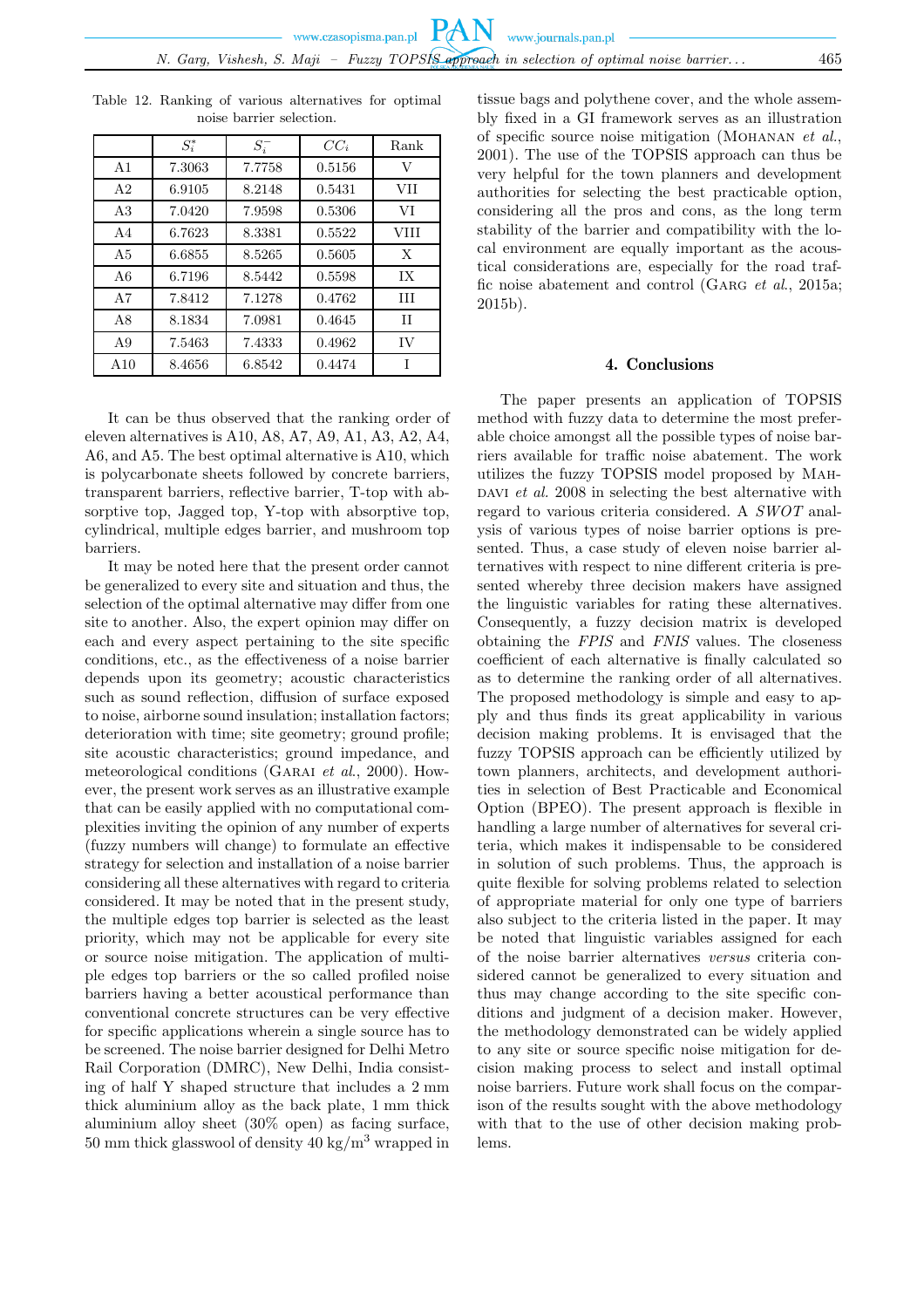## Acknowledgments

The authors are very thankful to the anonymous reviewers for their helpful comments and suggestions. They are also thankful to the retired colleagues, Mr. Omkar Sharma, Dr. V. Mohanan, Dr. Ashok Kumar, Dr. S.P. Singal, Late Dr. T.K. Saxena and Dr. P.K. Saini, Associate Professor, NIT Kurukshetra, India for their suggestions and guidance in the present study. The authors thank Director, NPL and Head, ALSIM, NPL for their constant encouragement and support. One of the authors thanks Senior Director and Director, Amity School of Engg. and Technology, Delhi for their support of the research work. The authors shall appreciate any corrections, suggestions, or updates of information.

#### References

- 1. Behzadian M., Otaghsara S.K., Yazdani M., Ignatius J. (2012), *A state-of the-art survey of TOP-SIS applications*, Expert Systems with Applications, **39**, 13051–13069.
- 2. Baulac M., Defrance J., Jean P. (2008), *Optimization with genetic algorithm of acoustical performance of T-shaped noise barriers with a reactive top surface*, Applied Acoustics, **69**, 4, 332–342.
- 3. Cheng W.F., Ng C.F. (2001), *The acoustic performance of an inclined barrier for high-rise residents*, J. Sound and Vibration, **242**, 2, 295–308.
- 4. Cianfrini C., Corcione M., Fontana L. (2007), *Experimental verification of the acoustic performance of diffuse roadside noise barriers*, Applied Acoustics, **68**, 1357–1372.
- 5. Crombie D.H., Hothersall D.C., Chandler-Wilde S.N. (1995), *Multiple-edge noise barriers*, Applied Acoustics, **44**, 4, 353–367.
- 6. Chiun-Ming Liu, Mei-Yu Ji, Wen-Chieh Chuang (2013), *Fuzzy TOPSIS for Multiresponse Quality Problems in Wafer Fabrication Processes*, Advances in Fuzzy Systems Volume, Article ID 496158, 6 pages.
- 7. Egan C.A., Chilekwa V., Oldham D.J. (2006), *An investigation of the use of the top edge treatments to enhance the performance of a noise barrier using boundary element method*, 13th International Congress on Sound and Vibration, Vienna, Austria, 1–6th July.
- 8. Daigle G.A. (1999), *Report by the International Institute of Noise Control Engineering Working Party on Technical Assessment of the Effectiveness of Noise walls*, I*-INCE Publication 99-1, Noise/News International*, 137–161.
- 9. Ding J.F. (2011), *An integrated Fuzzy TOPSIS method for ranking alternatives and its application*, Journal of Marine Science and Technology, **19**, 4, 341–352.
- 10. Fahy F.J., Ramble D.G., Walker J.G., Sugiura M. (1995), *Development of a novel modular form of sound absorbent facing for traffic noise barrier*, Applied Acoustics, **44**, 1, 39–51.
- 11. Fujiwara K., Hothersall D.C., Kim Chul-hwan, (1998), *Noise barriers with reactive surfaces*, Applied Acoustics, **53**, 4, 255–272.
- 12. Garg N., Kumar A., Maji S. (2013), *Significance and implications of airborne sound insulation criteria in building elements for traffic noise abatement*, Applied Acoustics, **74**, 1429–1435.
- 13. Garg N., Sharma O., Mohanan V., Maji S. (2012), *Passive noise control measures for traffic noise abatement in Delhi, India*, Journal of Scientific and Industrial Research, **71**, 226–234.
- 14. Garg N., Kumar A., Saini P.K., Maji S. (2015a), *A retrospective view of ambient noise standards in India: Status and proposed revision*, Noise Control Engg. Journal, **63**, 3, May – June 20, 1–14.
- 15. Garg N., Mangal S.K., Saini P.K., Dhiman P., Maji S. (2015b), *Comparison of ANN and analytical models in traffic noise modelling and predictions*, Journal of Acoustic Australia, **43**, 179–189.
- 16. Guidelines on design of noise barriers, SAR, 2nd issue (Environmental Protection Department, Highways Department, Govt. of Hongkong), Jan 2003.
- 17. Garai M., Guidorzi P. (2000), *European methodology for testing the airborne sound insulation characteristics of noise barriers in situ: Experimental verification and comparison with laboratory data*, J. of Acoustical society of America, **108**, 3, 1054–1067.
- 18. Ho S.S.T., Busch-Vishniac I.J., Blackstock D.T. (1997), *Noise reduction by a barrier having a random edge profile*, J. of Acoustical society of America, **101**, 2669–2676.
- 19. Highway Traffic Noise, federal Highway administration, US Deptt. of Transportation, http://www.fhwa. dot.gov/environment/noise/noise barriers/design construction/design/design04.cfm.
- 20. Hothersall D.C., Crombie D.H., Chandler-Wil-DE S.N. (1991), *The performance of T-profile and associated noise barriers*, Applied Acoustics, **32**, 4, 269– 287.
- 21. Hwang C.L., Yoon. K. (1981), *Multiple Attribute Decision Making*, Springer-Verlag, Berlin.
- 22. Hung C.C., Chen L.H. (2009), *A Fuzzy TOPSIS Decision Making Model with Entropy Weight under Intuitionistic Fuzzy Environment*, Proceedings of the International Multi Conference of Engineers and Computer Scientists 2009, Vol. I, IMECS 2009, March 18– 20, 2009, Hong Kong.
- 23. Ishizuka T., Fujiwara K. (2004), *Performance of noise barriers with various edge shapes and acoustic conditions*, Applied Acoustics, **65**, 2, 125–141.
- 24. Monazzam M.R., Ford S.M.B. (2011), *Performance of passive and reactive profiled median barriers in traffic noise reduction*, Journal of Applied Physics and Engineering (Zhejiang Univ. Sci A), **12**, 1, 78–86.
- 25. Monazzam M.R., Naderzadeh M., Nassiri P., Fard S.M.B. (2010), *Performance of environmental T-shape noise barriers covered with primitive root diffusers*, Archieves of Acoustics, **35**, 4, 565–578.